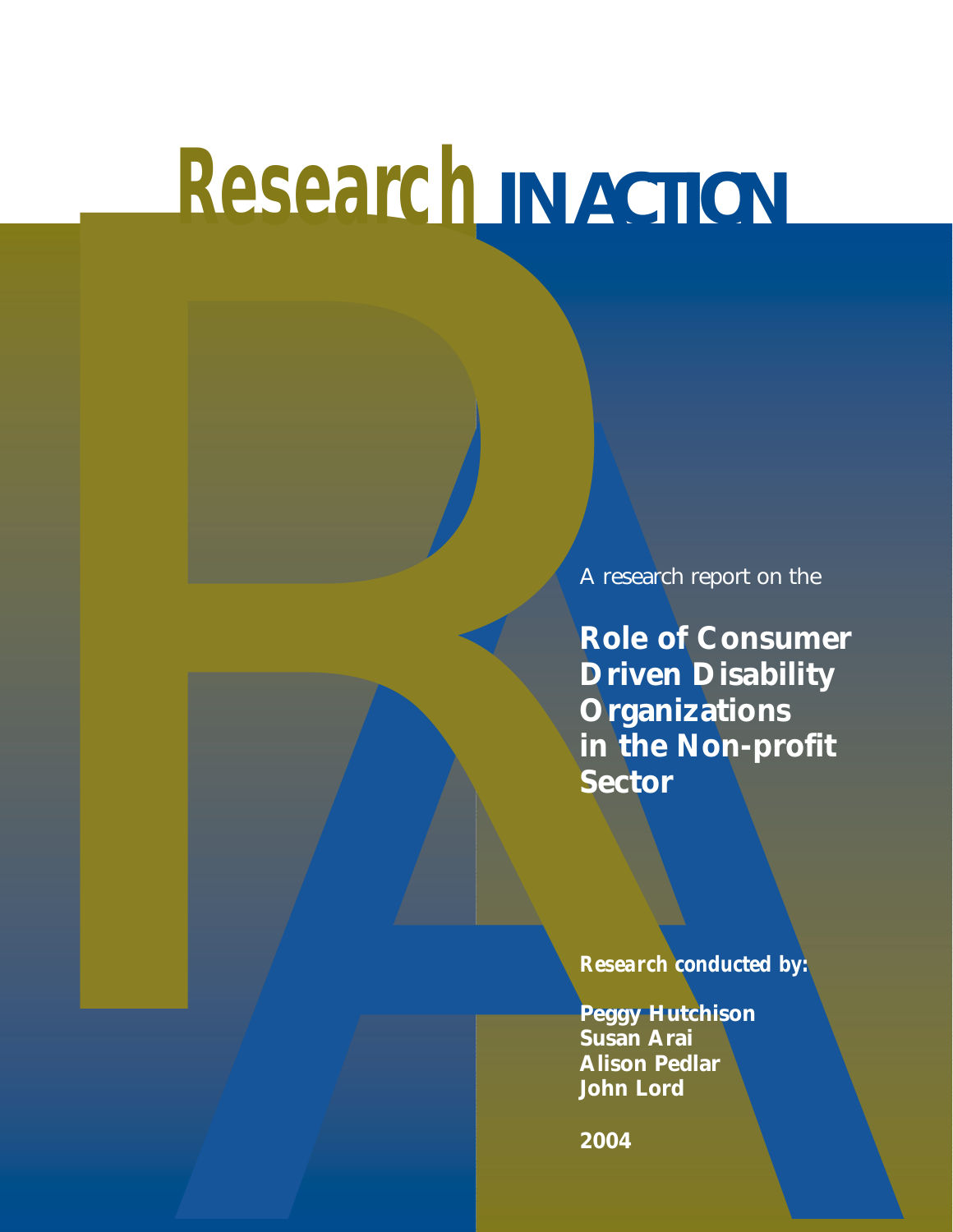## **Acknowledgements**

## **Table Of**

| <b>Research Conducted By:</b>                                                                                                      | Acknowledgements                       | 1              |
|------------------------------------------------------------------------------------------------------------------------------------|----------------------------------------|----------------|
| Peggy Hutchison, Brock University                                                                                                  | <b>Introduction</b>                    | $\overline{2}$ |
| Susan Arai, Brock University<br>Alison Pedlar, University of Waterloo                                                              | <b>Research Methods</b>                | 3              |
| John Lord, Community Researcher                                                                                                    | <b>Collective Case Studies</b>         | 5              |
|                                                                                                                                    | <b>CCD</b>                             | 5              |
| <b>Partner Organizations:</b>                                                                                                      | <b>CAILC</b>                           | 6              |
| <b>Canadian Association of Independent Living Centres</b><br>(CAILC)                                                               | <b>NNMH</b>                            | 7              |
| <b>Council of Canadians with Disabilities (CCD)</b><br>National Network for Mental Health (NNMH)                                   | <b>PFC</b>                             | 8              |
| People First of Canada (PFC)                                                                                                       | <b>Themes</b>                          | 9              |
| <b>Research Assistants:</b>                                                                                                        | 1. New Paradigm                        | 9              |
| Valerie Sheppard, Brock University<br>Felice Yuen, University of Waterloo                                                          | 2. Leadership                          | 12             |
|                                                                                                                                    | 3. Resource Mobilization               | 15             |
|                                                                                                                                    | 4. Advocacy Role                       | 18             |
| <b>Special Thanks to Research Participants:</b>                                                                                    | <b>5. Financial Resources</b>          | 21             |
| National consumer disability organizations (partners)<br>& their affiliates                                                        | 6. Linkages                            | 23             |
| National service disability organizations                                                                                          | <b>Future Directions</b>               | 26             |
| <b>Canadian Association for Community Living</b><br><b>Canadian Mental Health Association</b>                                      | <b>Contact Information</b>             | 27             |
| <b>Canadian National Institute for the Blind</b><br><b>Canadian Paraplegic Association</b>                                         | <b>References</b>                      | 28             |
| <b>Easter Seals/March of Dimes</b><br><b>Federal government personnel</b>                                                          |                                        |                |
| <b>Independent policy groups</b><br><b>Caledon Institute</b><br><b>Canadian Centre for Disability Studies</b><br>Roeher Institute. | <b>Graphic Design by Diane Coderre</b> |                |

*The research team gratefully acknowledges the Social Sciences and Humanities Research Council of Canada for their financial support.*

**1**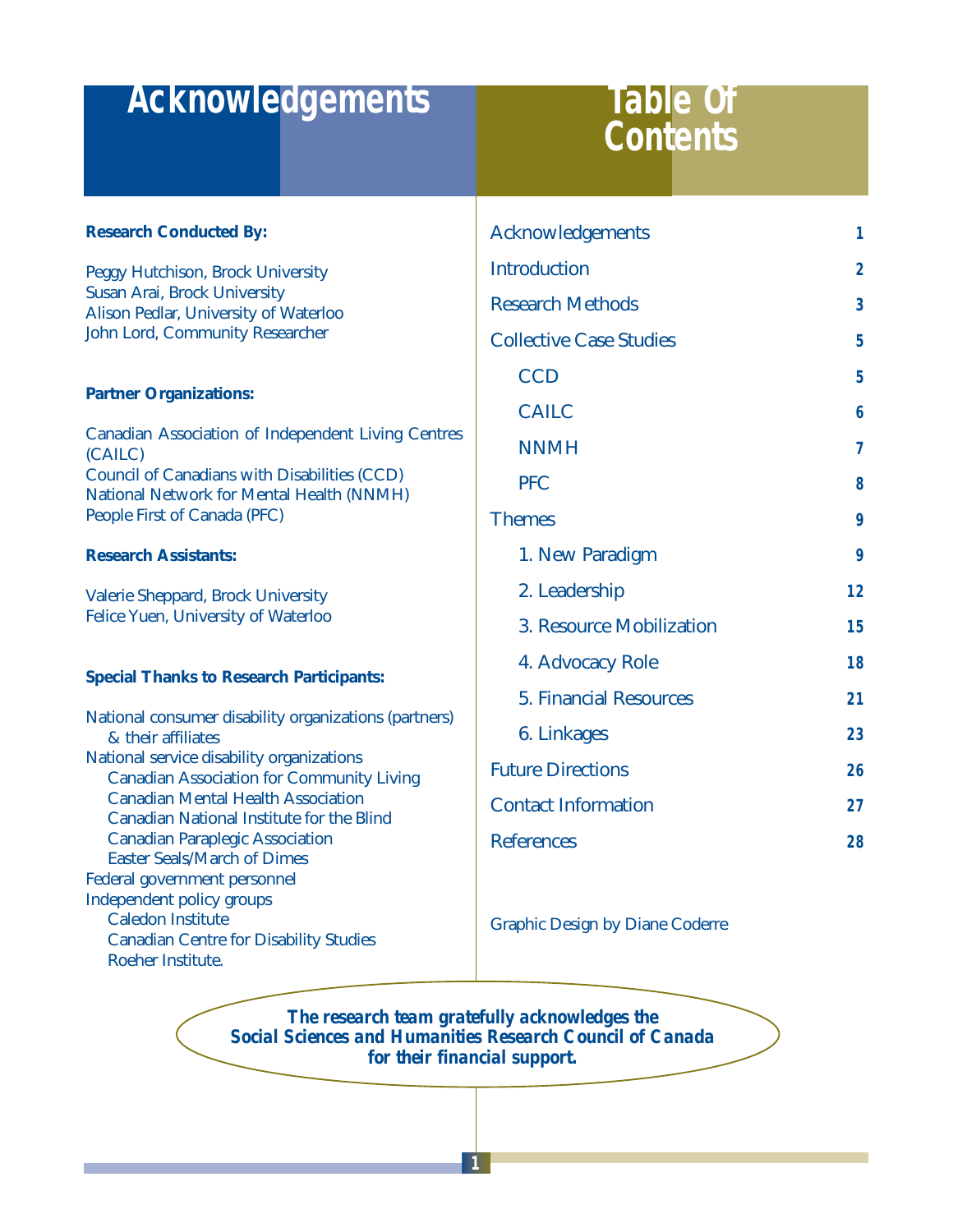## **Introduction**

Non-profit organizations<sup>1</sup> have played an important role in mobilizing constituencies for change and influencing social policy in Canada Among these organizations disability organizations important role in mobilizing constituencies for change and influencing social policy in Canada. Among these organizations, disability organizations have been actively involved in changes related to the rights, equity, access, and inclusion of people with disabilities. Among the non-profit organizations that focus on disability issues, two related but distinct types of groups have emerged. First, beginning in the 1950s, traditional, voluntary disability organizations, which tended to be predominantly parent and professionally driven, began to expand across the country with a focus on service development. Second, since the 1970s, consumer driven disability organizations controlled by people with disabilities have emerged. These organizations will continue to be important to the public agenda as the population ages and disability issues gain increasing prominence in Canadian society. The purpose of this study is to examine the role that national consumer disability organizations play in the non-profit sector.

Since the United Nations declared 1981 the International Year of Disabled Persons, most disability organizations have begun to focus on a new paradigm. Specifically, there has been a shift from more traditional rehabilitation-oriented services to communitybased, consumer-driven approaches (Carling, 1995; Lord & Hutchison, 1996; McKnight, 1995; Nelson, Lord, & Ochocka, 2001; Trainor, Shepherd, Boydell, Leff, & Crawford, 1997). This new paradigm emphasizes quality of life issues, consumer control and choice, empowerment, self-determination, and an independent living philosophy (Canadian Association for Independent Living Centres, 1990; de Jong, 1993; Enns, 1991; Friedmann, 1992; Valentine, 1994; Hutchison, Pedlar, Dunn, Lord, & Arai, 2000; Rappaport, Reischl, & Zimmerman, 1992).

With the growing strength and influence of the consumer driven disability organizations, there has been some attempt to understand the contribution of these groups within a broader social movement framework (Council of Canadians with Disabilities, 1995; Lavoie,

& Stewart, 1995; Scotch, 1988). While traditional social movements are characterized by a focus on social and economic issues, new social movements represent a concern with quality of life, equality, selfrealization, participation, and human rights (Habermas, 1981). New social movements also assist in creating the foundation for social change in contemporary society (Rifkin, 2000).

This study addresses disability policy and the future role of consumer driven organizations in the non-profit sector as it examines the role of such organizations in the shifting disability movement into the new social movement. Four national consumer organizations were examined throughout the course of the study: 1) Council of Canadians with Disabilities (CCD) 2) Canadian Association for Independent Living Centres (CAILC) 3) National Network for Mental Health (NNMH) and 4) People First of Canada (PFC).

1 As a subcategory of voluntary associations, non-profit corporations are those that are governmentally identified as publicly chartered tax-free organizations. These associations are "certified to perform a wide range of charitable functions in society, and in return for their tax-free status, they are required to provide public accounting for their actions" (Van Til, 1988, p. 8).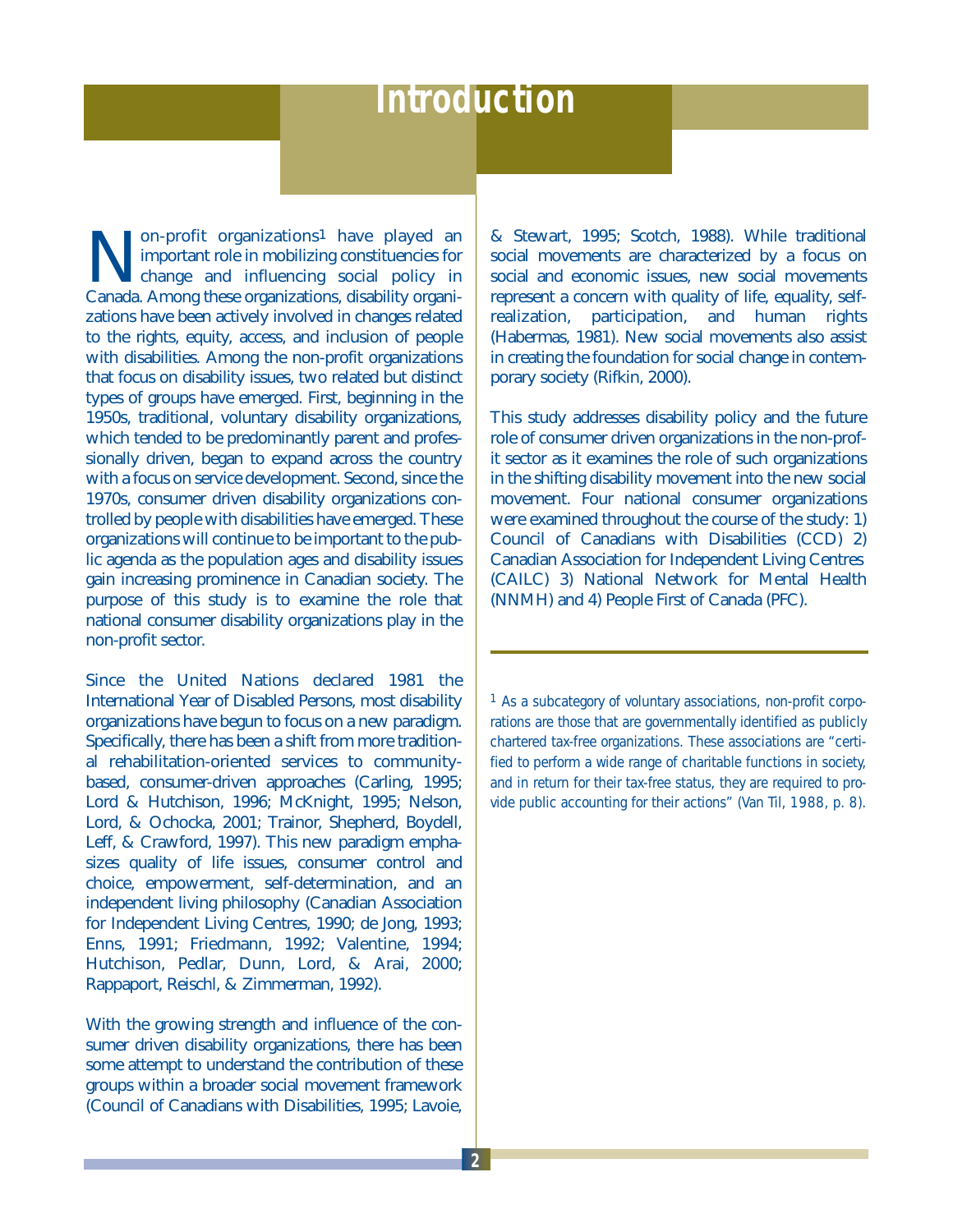## **Research Methods**

#### **A Case Study Approach**

**ONEXE SERVIER IN A SERVIER SERVIER IS ONE ONE OF SAMAGE SERVIER ON THE SERVIER OF SAMAGE SERVIER SERVIER SERVIER SERVIER SERVIER SERVIER SERVIER SERVIER SERVIER SERVIER SERVIER SERVIER SERVIER SERVIER SERVIER SERVIER SERV** be useful and personal to their lives is when they are included in the process as equal players (Alary, Guedon, Lariviere, & Mazer, 1990; Patton, 2002; Ristock & Pennell, 1996; Taylor & Botschner, 1997). In this project, the researchers worked in tandem with the four partner organizations to generate the research plan and research methods. Specifically, the partner organizations helped in the generation of focused research questions and were invaluable in refining the study's findings.

The researchers used a variety of methods in three separate phases to gain a greater understanding of the role of national consumer organizations in the non-profit sector in Canada. By using a collective case study approach, the research team was able to gain an understanding of a collection of cases and begin the process of theory development (Patton, 2002; Stake, 1994). Four national consumer organizations (CCD, CAILC, PFC and NNMH) helped build the collective case studies for this two-year project.

#### **Participants**

In accordance with strong collective case study research, participants were purposefully chosen to represent information-rich cases (Patton, 2002). Case studies focused on four national consumer organizations that were recognized as leading and influential players in the disability movement. Data for the case studies included information from consumer driven organizations (both national representatives and their affiliates), national service organizations, federal government personnel, and selected policy groups. Participants from government sites were identified by consumer organization representatives as individuals with whom national disability organizations had regular contact. Participants from national service organizations were representatives recognized by their own organization and by national consumer organizations as leaders and influential players.

#### **Data Collection**

Obtaining different types of data through various collection methods leads to cross-data validity and strengthens the research project as a whole (Patton, 2002; Reinharz, 1992). Within the study there were four distinct phases that encompassed a variety of research methods.

During the *initial phase*, policy reviews and key informant interviews were conducted. Extensive document analysis was conducted with the four partner organizations, government and research institutes for the purpose of reviewing existing disability policies at the local, provincial, and national levels. As recognized by Patton (2002), the organizational documents provided a particularly rich source of information, and were used to increase knowledge and understanding of ongoing activities in each organization. The document review included policy documents, directional statements, and other relevant materials guiding the actions of consumer organizations.

Because there has been a lack of research connecting consumer organizations to the non-profit sector and to social movements, the research team first used qualitative approaches to explore their research questions (Alary, et al., 1990; Barnes, 1992; Patton, 2002; Zarb, 1992).

In the *second phase*, interviews were used to facilitate access to people's thoughts, ideas, and impressions, and provided the opportunity to clarify, describe and discuss more complex issues (Reinharz, 1992). These interviews were conducted with participants from consumer organizations (our four national partners), five national service organizations, for lack of a better term (Canadian Association for Community Living, Canadian National Institute for the Blind, The Canadian Paraplegic Association, the Canadian Mental Health Association, and Easter Seals/March of Dimes), and federal government personnel. A document analysis process was conducted with three independent policy groups, Caledon Institute, Canadian Centre for Disability Studies, and the Roeher Institute.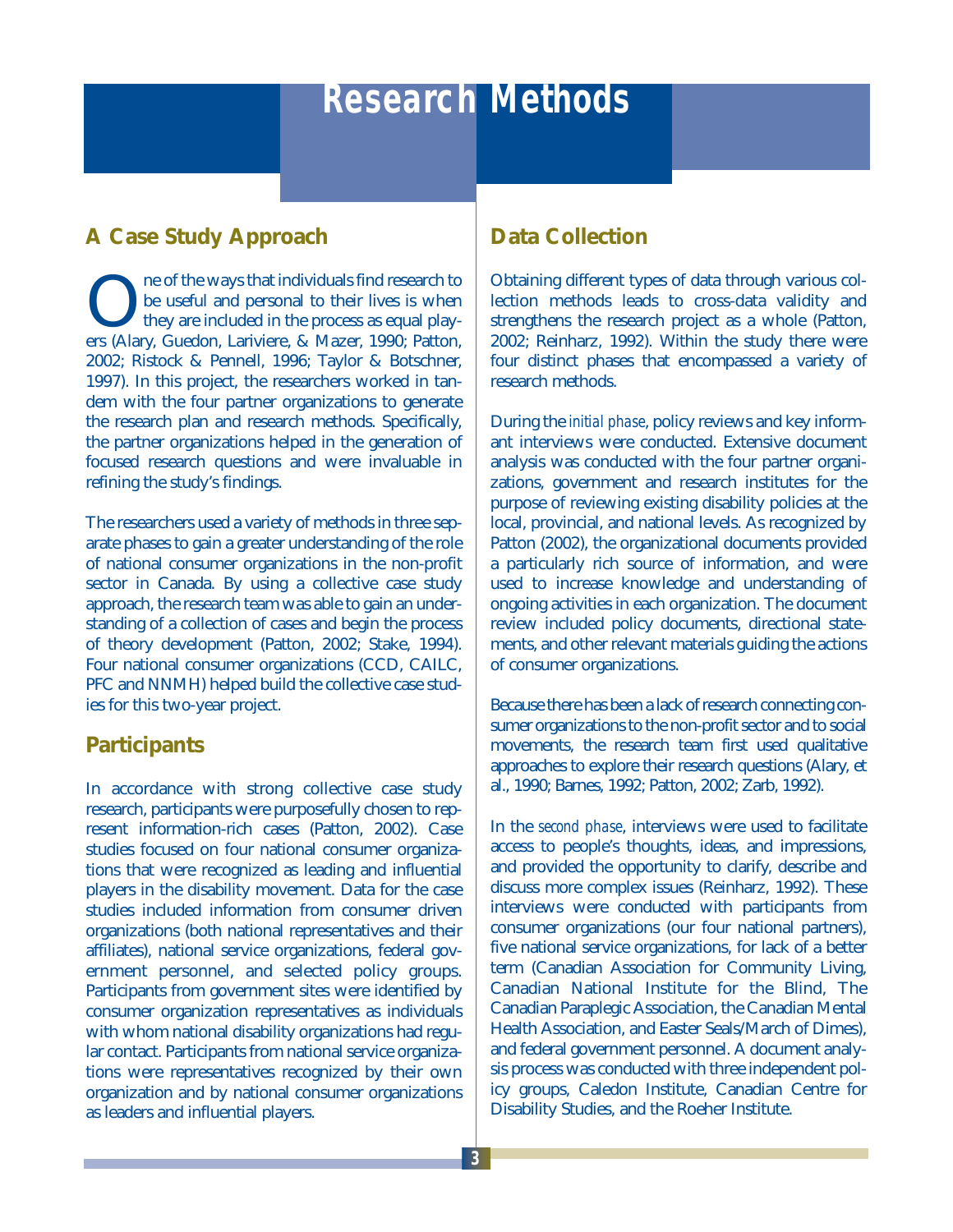Some of the key areas that were addressed in the interviews were the relationship between national organizations and their affiliates, their role in policy development and advocacy, informants' perceptions of consumer driven organizations relative to service organizations, the non-profit sector in general, and perceptions of the disability movement as a new social movement.

During the *third phase*, the qualitative data was used to develop a quantitative survey to examine the relationship of consumer driven organizations with their affiliates and also with service organizations. This survey was sent to more than 300 provincial and regional affiliates of the four partner organizations. In total, 51 surveys were completed and returned for a response rate of 37.0%. The survey addressed issues similar to the ones examined in the interviews from the perspective of the affiliate organizations.

In the *final phase*, the themes and patterns from the previous phases were used to build collective case studies of each of the consumer driven organizations. All of the data were then amalgamated for final analysis, which included the interpretation of individual cases and cases comparisons. Six themes were developed. As researchers have a great deal of power in interpreting and labelling the findings of their research projects (Caplan & Caplan, 1994), participants from the four national consumer organizations were consulted before the findings were finalized. Specifically, focus groups were conducted with each of the four national consumer partners to review the study's findings, the six themes, and draft report.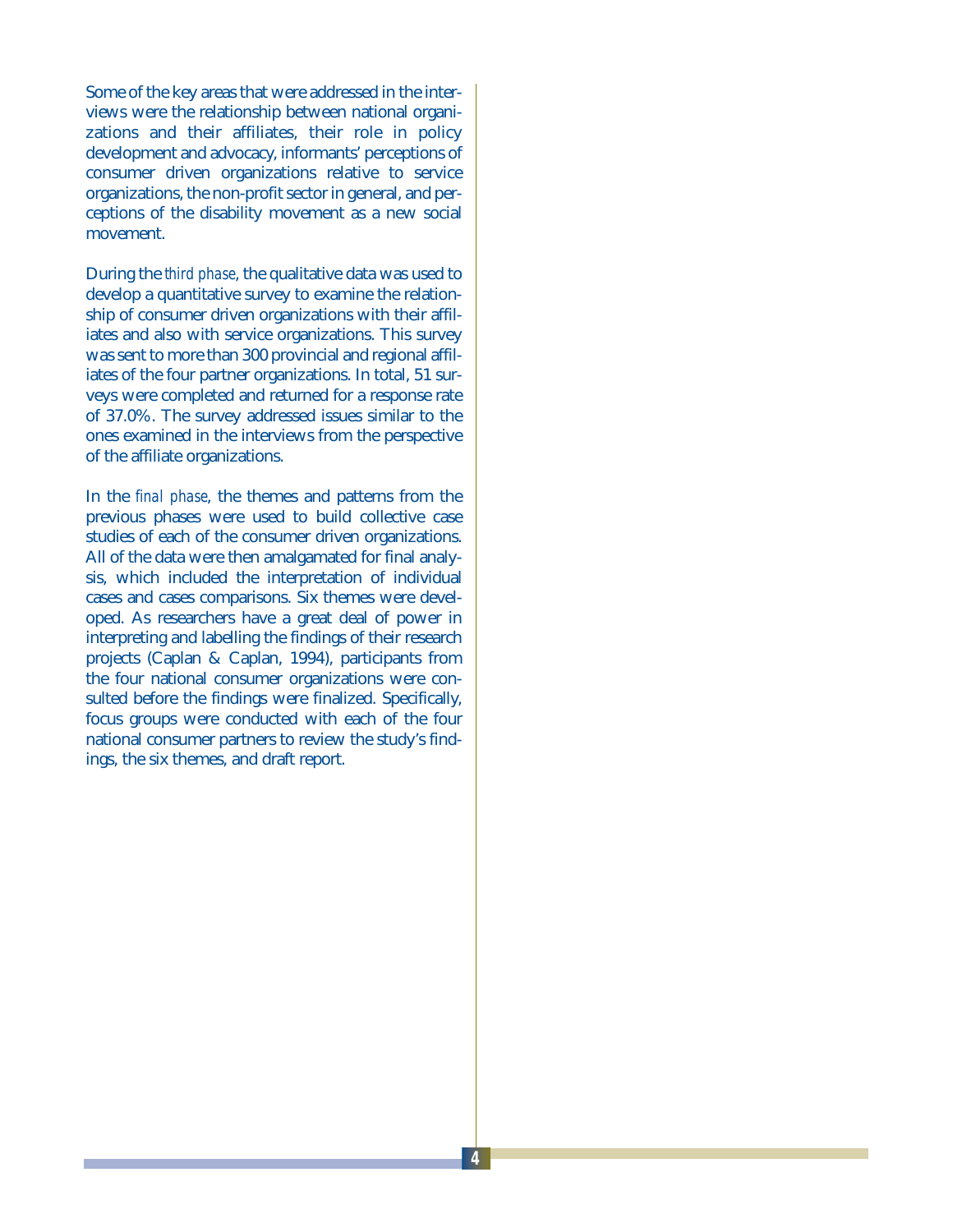#### **Council of Canadians with Disabilities (CCD)**

Council of Canadians with Disabilities (CCD),<br>Canada's first national cross disability consumer driven advocacy organization, was<br>founded in 1976 as the Coalition of Provincial Canada's first national cross disability consumer driven advocacy organization, was founded in 1976 as the Coalition of Provincial Organizations for the Handicapped (COPOH). CCD formed to provide a united voice for consumer driven disability organizations, and to ensure the right of persons with disabilities to be heard in social policy debates. In 2001, Boyce and his colleagues described the philosophical position of CCD as adhering, "to the principle of independence and dignity for disabled persons, full participation in the community, working toward equal opportunity" (Boyce, Trembley, McColl, Bickenbach, Crichton, Andrews, Gerein, D'Aubin, p. 77). CCD is a non-profit advocacy organization that works within the new social movement to ensure full citizenship rights of people with disabilities economically, socially, and physically in all spheres of society. It is committed to achieving these rights through the removal of barriers to human rights, transportation, employment, income, housing, and community participation.

CCD was the founder of the Independent Living philosophical position in Canada and began to change society's antiquated ideologies of the notion of "disability" (Valentine, 1994). Allan Simpson, a long time disability organizer who had been instrumental in creating CCD, was first involved in several provincial initiatives. Simpson realized that the movement needed a national, as well as a regional presence to influence public policy. After conversing with groups that pursued a similar ideological perspective around the need to promote the voice of people with disabilities in all aspects of society, COPOH came into existence. In 1993, COPOH changed its name to The Council of Canadians with Disabilities (CCD) to reflect more appropriate terminology (disability versus handicap) and to include other national organizations such as the Canadian Association for the Deaf.

Today, CCD is composed of representatives from provincial and national consumer driven organizations across Canada. It has its own board and committee structure and policies for decision making. All services and managerial structures are controlled by a majority of disabled persons (COPOH, 1986). CCD enhances the support for specific issues and is particularly instrumental in taking a lead role in policy and legislative activities.

CCD receives funding from a variety of sources, including federal government and foundations, in order to do disability rights advocacy with the goal of full participation of Canadians with disabilities. In particular, the government, through HRDC (now called Social Development Canada) funding, plays a significant role in supporting the activities of this organization. Sometimes special funds are received to carry out a particular project or advocacy strategy, such as researching the impact on different policies of sentencing in the Latimer case (funded by the Court Challenges Program).

In summary, CCD concentrates on equality rights advocacy as a way of influencing public policy. CCD advocates for public policy which will contribute more to the full participation, equality, citizenship, access to valued resources, and inclusion of people with disabilities in Canada and abroad. CCD primarily concentrates its efforts on the Federal political level in Canada (COPOH, 1986) through presentations before the Senate and Parliament Justice Committee or lobbying activities such as demonstrations and media coverage (www.ccdonline.ca).

#### *Mission*

*CCD provides a united voice for consumer driven disability organizations, and ensures the right of persons with disabilities to be heard in social policy debates, similar to other disadvantaged groups.*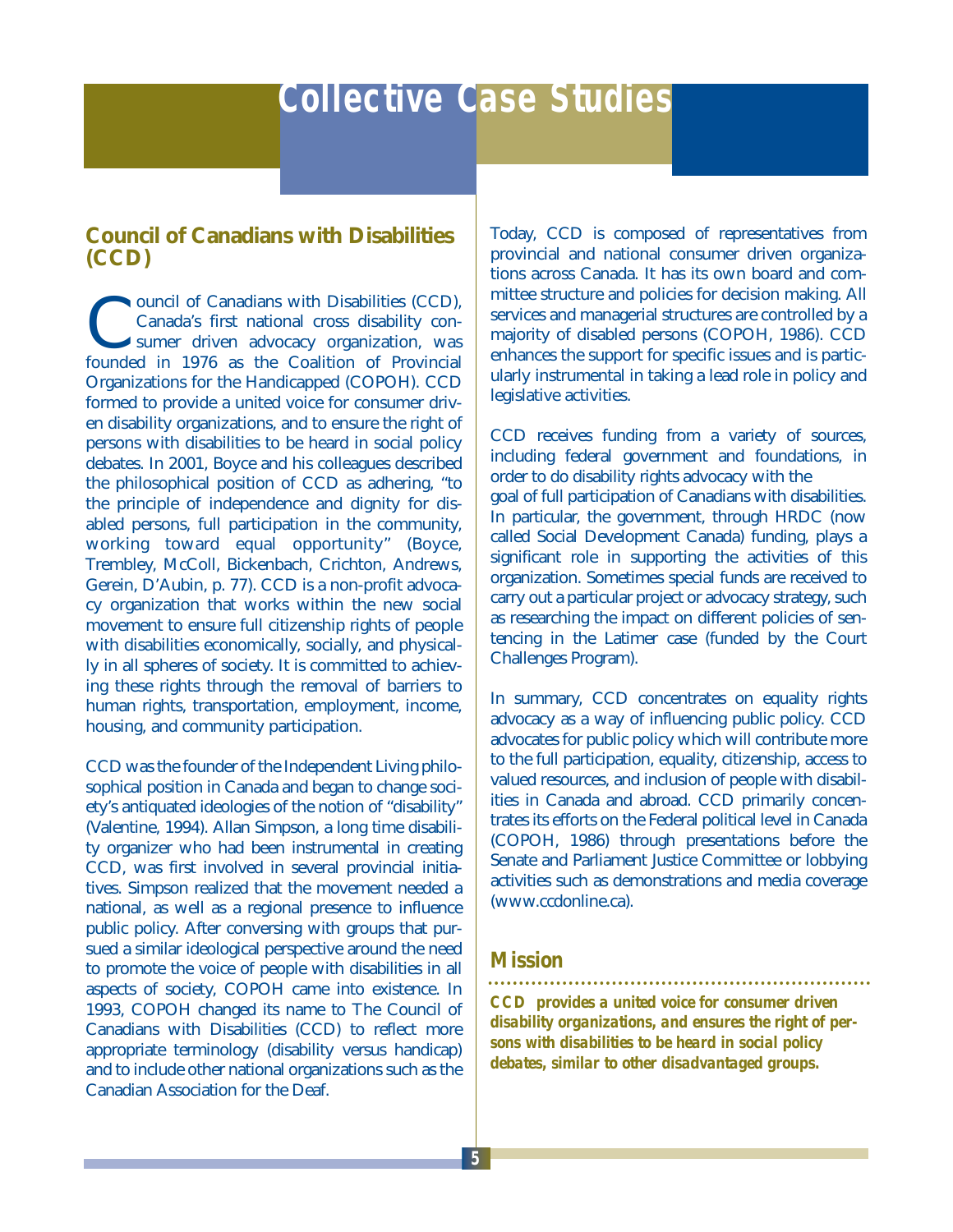#### **Canadian Association of Independent Living Centres (CAILC)**

The Canadian Association for Independent<br>Living Centres (CAILC) is a national non-profit,<br>bilingual consumer driven disability organiza-<br>tion that promotes the independent living (IL) philoso-Living Centres (CAILC) is a national non-profit, bilingual consumer driven disability organization that promotes the independent living (IL) philosophy through independent living resource centres (ILRCs). CAILC, founded in 1986, provides direct support to its member ILRCs and other organizations concerned with IL in Canada (Kowbuz, 1993).

The mission of CAILC is "to promote and enable progressive process of citizens with disabilities to take responsibility for the development and management of personal and community resources" (CAILC Membership Committee, 2000). Compared with CCD, which takes a lead role in policy and legislative activities, CAILC encourages its centres to assist individuals with disabilities by providing information and resources, negotiating or accessing services and developing personal skills (Boyce et al., 2001).

During the 1980's, COPOH had a desire to shift the dominant approach in Canadian society from a medical and rehabilitation model to a consumer/citizen approach to meeting the needs of people with disabilities. As a national umbrella consumer disability advocacy organization, it believed that local or regional consumer driven centres were needed to promote services based on the IL philosophy, leaving other organizations like CCD to continue with systematic advocacy (Phillips, 2002). By 1985, a total of five centres were operating (or in the development stages) in cities across Canada: Waterloo, Winnipeg, Thunder Bay, Calgary, and Toronto (Valentine, 1994). There are now more than 25 ILRCs across Canada.

The Board of Directors for CAILC has 10 provincial representatives and 8 members at large from local ILRCs from across the country. The members at large are identified by the personnel committee, but elected by the general membership at an Annual meeting (CAILC Membership Committee, 2000). Consumers represent 51% of CAILC's board and membership (CAILC Membership Committee, 2000).

In 1988, CAILC had secured a 5-year funding base from the Federal Government (Valentine, 1994). In 1991, the Federal Government announced the re-com-

mitment to the Canadian Independent Living Movement, with the extension of financial support to the ILRC until March 1996. Periodically, CAILC receives funding for specific initiatives, such as the Drug and Alcohol Initiative, which was funded by Health and Welfare Canada (Valentine, 1994). Other sources of funding included: municipal government, provincial government, fundraising events, membership fees, and publication sales. CAILC currently provides direct funding to each of its affiliates.

CAILC follows and promotes four key principles: (1) consumer control; (2) cross disability; (3) community based; (4) and promotion of integration and full participation (CAILC Membership Committee, 2000). These principles guide the development of CAILC's approach with their affiliates and advocacy strategies, as they participate in collective research and development and collaboratively work with other organizations, such as CCD, on federal policy development to ensure the citizenship rights of people with disabilities.

#### *Mission*

*CAILC promotes and enables progressive process of citizens with disabilities to take responsibility for the development and management of personal and community resources.*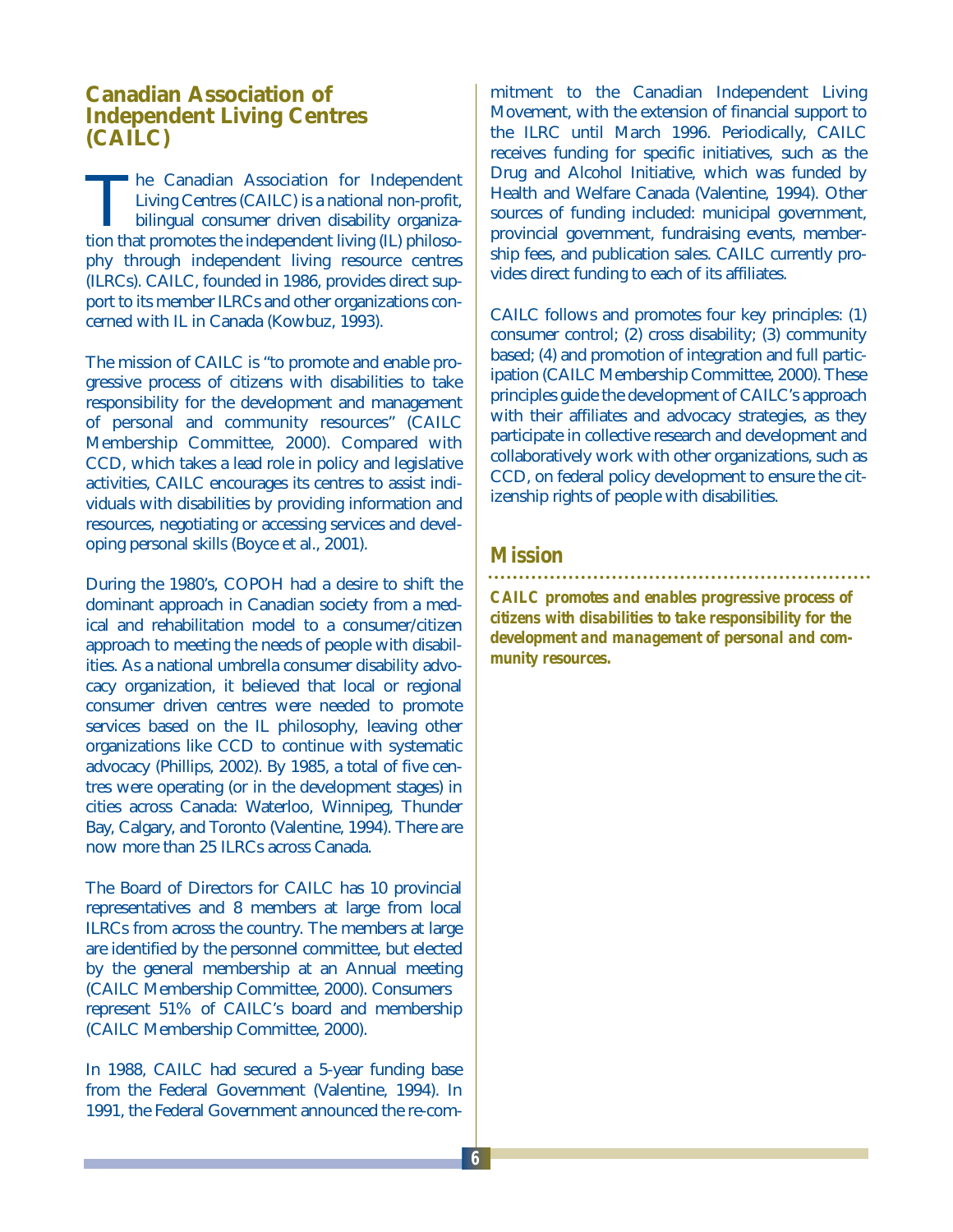#### **National Network for Mental Health (NNMH)**

The National Network for Mental Health<br>(NNMH) is a non-profit national consumer<br>driven network providing a united voice for<br>citizens with mental health disabilities (NNMH) (NNMH) is a non-profit national consumer driven network providing a united voice for citizens with mental health disabilities (NNMH, 2002a). NNMH was formed because mental health consumers felt the need for more involvement in the planning and decision making of mental health initiatives (NNMH, 2002b). NNMH's mission statement is as follows: The Canadian consumer/survivor community will become empowered by equality, respect, policy input, informed choice, inclusion, and ownership by mental health consumers themselves (NNMH, 2002b, p.13).

During the 1980's, the Canadian Mental Health Association (CMHA) started the "Consumer Participation Task Group" because their national search conference identified a need to involve mental health consumers in the planning and decision making of mental health services (NNMH, 2002b). By 1991, one territorial and ten provincial networks were in place (NNMH, 2002b). At this time CMHA's "Consumer Participation Task Force" changed its name to the National Network for Mental Health (NNMH, 2002a) and became an officially incorporated body.

NNMH is 100% consumer driven (NNMH, 2002a), and is run by and for persons who directly experience mental health system services and supports. Yearly membership is free and includes a subscription to the newsletter (NNMH, 2002b). NNMH promotes shared leadership, team approach, and executive/committee leadership (NNMH, 2002c). As volunteers are an integral component of NNMH, members are given access to training manuals, which includes information on community participation, self help group development, advocacy, policy and standards development, mental health maintenance, and leadership development (NNMH 2002a).

There are 70 consumer driven member organizations, 4 project offices, and an additional 68 community mental health organizations in NNMH (NNMH, 2002a). Member organizations include: National Reference Group for People with Disabilities, ARCH (a Legal Resource Centre for Persons with Disabilities), National Consumer Advisory Council (NNMH, 2002a). The NNMH is a founding member of the

Canadian Alliance on Mental Illness and Mental Health. NNMH is also a member of CCD.

NNMH has several business partnerships including: JKR Financial Group, National Insurance Program, Janssen-Ortho Pharmaceuticals (NNMH, 2002a). NNMH has several federal and provincial funding partnerships, such as Human Resources Development Canada (HRDC) — National and Newfoundland; Ministry of Community Services in Ontario; Health and Community Services Departments of Nova Scotia; United Way of Calgary; and the Calgary Foundation (NNMH, 2002a).

NNMH uses these funds for specific projects such as the Self-Employment Project (funded by the Opportunities Fund and HRDC) and for other projects related to systematic, individual and self advocacy, which often involves lobbying activities to change legislation, like the Canada Health Act. Currently, NNMH is working on expanding their services into New Brunswick, and is advocating changing the Canadian Health Act to reflect the new paradigm through the recognition of psychologists and alternative and complementary therapies (NNMH, 2002b).

### *Mission*

*NNMH works towards a Canadian consumer/survivor community becoming empowered by equality, respect, policy input, informed choice, inclusion, and ownership by mental health consumers themselves.*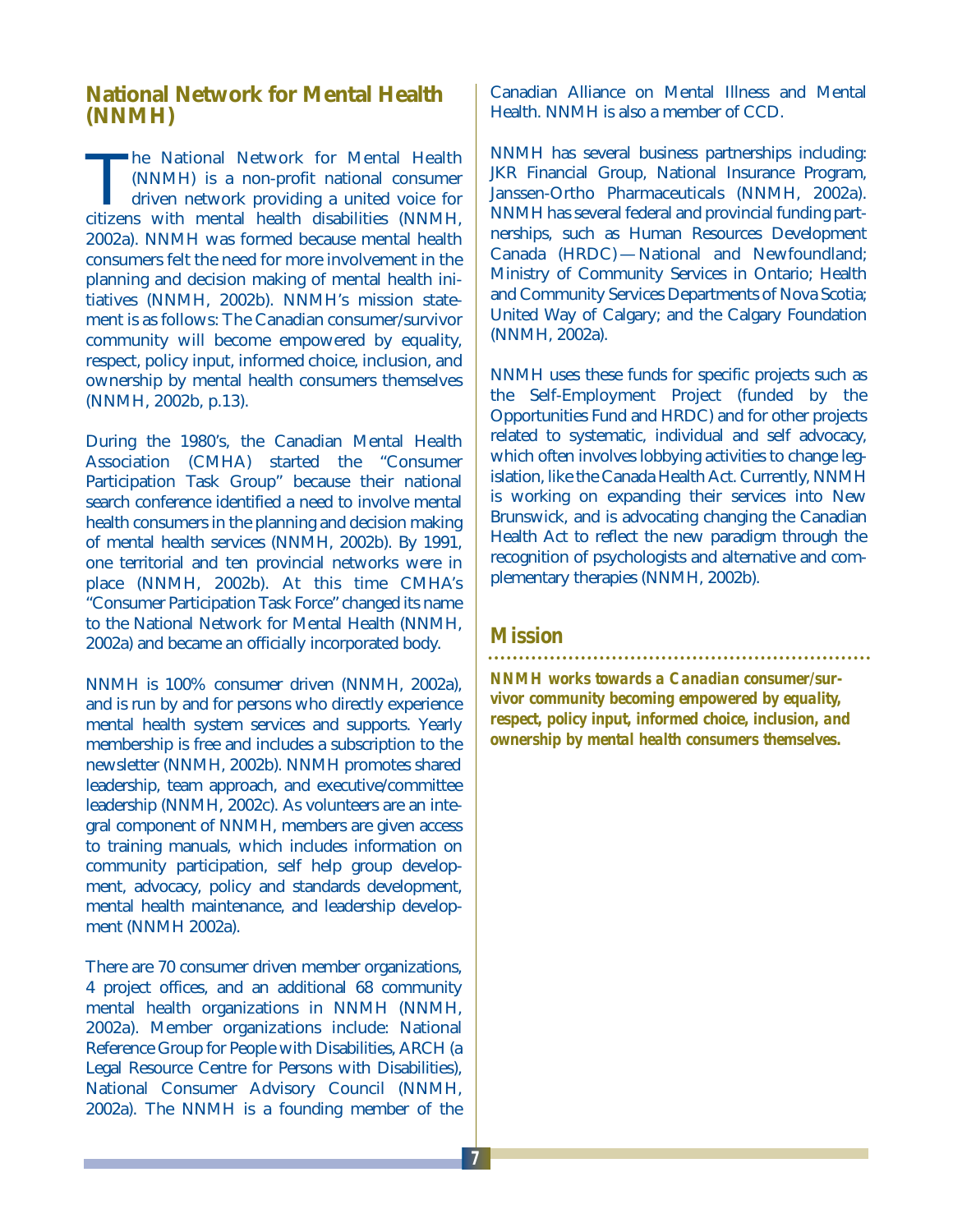#### **People First of Canada (PFC)**

**P**eople First of Canada (PFC) is a national self-<br>advocate group of members who are labeled as<br>having an intellectual challenge. It springs from<br>the international People First movement, comprised of eople First of Canada (PFC) is a national selfadvocate group of members who are labeled as having an intellectual challenge. It springs from individuals who have felt the hurt of being labeled: "We are people first." (Park, Monteiro, & Kappel, 2003). People First started in Canada because people with intellectual disabilities wanted to speak for themselves, develop leadership skills, and become more effective self advocates. The founding convention of PFC occurred in 1991 using the same name as the international movement. Prior to that convention, there were several important meetings that were influential in the development of PFC. In 1973, people labeled "mentally handicapped" came together at the *British Columbia Association Conference* in Canada. The following year another conference for people with mental disabilities was organized in Oregon. From that conference, the name "People First" emerged. The name is synonymous with "self-advocacy" and more recently, "consumer control." The mission of PFC is to support people who have been labeled speak for themselves and be heard, and to help them help each other (People First of Canada, 2002). PFC oversees several provincial affiliates, which in turn have numerous local or regional groups. Currently, PFC is involved in outreach to local chapters and new group development.

People First groups from all ten provinces and two territories are represented on the Board of Directors of PFC (People First Canada, 2002). PFC embraces citizen participation and maintains the philosophy and guiding principles through its organizational structures. For example, 100% of its members are consumers with intellectual disabilities. Advisors, who are people without disabilities, do not have a vote at meetings. PFC predominantly receives government funding from Human Resource Development Canada (HRDC). Other funds come from membership dues, fundraising events, and conferences (People First Canada, 2002).

Although PFC receives most of its funding from HRDC, they foster a proactive and assertive role in government relations. In their approaches to influence policy and decision-making in the legislature, this consumer organization takes part in systematic, legal advocacy, self advocacy and individual advocacy.

Initially, the goal of People First was: To gain a voice of their own. However, over time, the organization has adopted more complex goals that reflect dreams of consumer control, full participation, and empowerment. PFC addresses a range of community concerns that include housing, employment, education and inclusive schools projects, de-institutionalization, and human rights.

The issues currently being addressed by the People First movement in Canada are nicely summarized in the headings in a recent book on advocacy: "it's my life," labeling, the name change of associations from mentally retarded to community living, sterilization and "it's my body," "fighting for our lives," Tracy Latimer, women's leadership, and "keeping the voice alive" (Park, Monteiro, & Kappel, 2003)." People First Canada is also a member of CCD.

#### *Mission*

*PFC supports people who have been labeled speak for themselves and be heard, and to help them help each other.*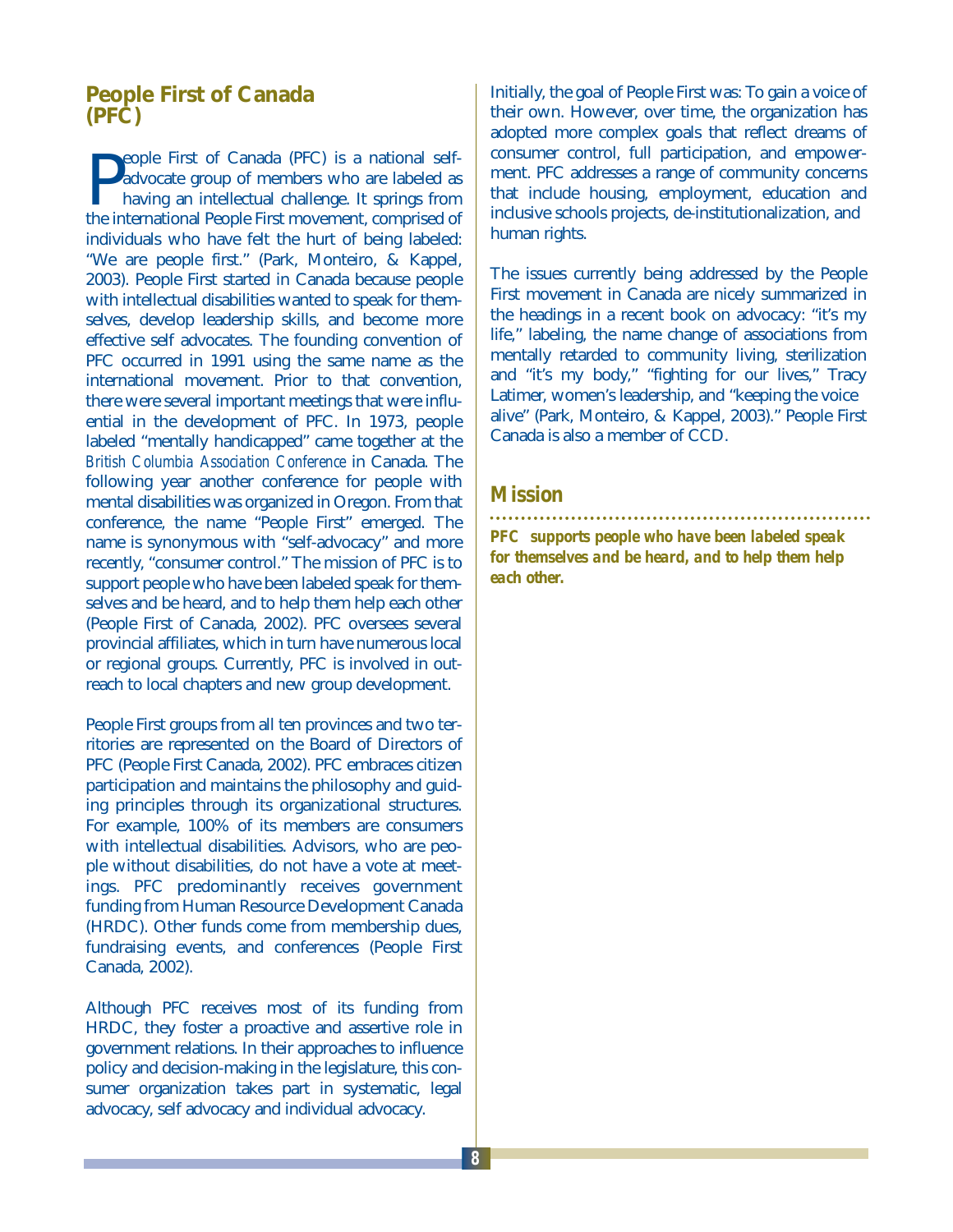## **Themes**

#### **THEME 1: Consumer Driven Organizations Reflect New Paradigm & Give Voice to People with Disabilities**

**Summary of the theme:** In keeping with van Til's (1988) identification of different forms of volunteering in the non-profit sector (service, selfhelp, and grassroots), a mosaic of disability related non-profit organizations has emerged in our communities. Traditional disability advocacy groups that began to develop in the 1950s, focused primarily on service volunteering activity. The early consumer organizations in the 1960s and 70s focused primarily on self-help. This theme shows that current national consumer driven organizations reflect the new social movement, which is revealed by the nature of the values, language, and initiatives of an authentic consumer voice.

**Shift to equality and inclusion with new paradigm and new social movement values:** National consumer organizations believe that what they do is a reflection of the new paradigm. The new paradigm is grounded in concepts of equality, citizenship, human rights, and inclusion (Carling, 1995; Federal Task Force on Disability Issues, 1996). There has been a shift from earlier times when institutionalization, medicalization, and rehabilitation drove the disability movement and were accepted as appropriate ways to meet the needs of individuals with disabilities. One way they do this is by playing an active role in national debates and policy making, which eventually filters down to changes in service delivery. This statement from an interview with a leader of a national consumer organization reflects the important role played by national consumer organizations:

*CCD has always said there's a strong role for rehab, but rehab is a specific process and it is time limited. At some point, the rehab stuff is done and then it really is just me as an individual living in my community and what I*

*need in order to do that. And it is not an issue of rehab, it is an issue of citizenship…The Canadian Association of Independent Living Centres had a role in promoting the IL philosophy and is consumer driven and directed and has promoted a paradigm shift in service delivery... They are a player in some of the national debates. (Consumer organization 1)*

**Language in consumer organizations reflects new paradigm:** Another indication of a new paradigm is the language that is used by consumer and other organizations. The values of citizenship, human rights, choice, and participation are reflected in the language used by national organizations. For example, People First Canada was behind the name change of the Canadian Association for the Mentally Retarded to the Canadian Association for Community Living (CACL). A CACL participant reflects on the significance of language in the new paradigm: *"It was People First that forced the name change and there was a board and a federation that wanted to respond, thank goodness, and leadership within the association of CACL to respond. But language has been absolutely critical."* (Service organization 5) In terms of social change, language is often a precursor to more substantive change.

**Affiliates also reflect the new paradigm & important role of national consumer organizations:** Evidence of the new paradigm is also reflected in the actions of affiliate organizations of the four national consumer organizations. Survey results with the affiliates indicate a strong connection with new paradigm values. The top three initiatives undertaken by affiliates in the past two years characterize new paradigm issues: community participation, citizenship and human rights, and education. There were no significant differences between the four organizations. The following graph highlights the percentage of projects and issues of affiliate organizations that reflect the new paradigm during the last two years.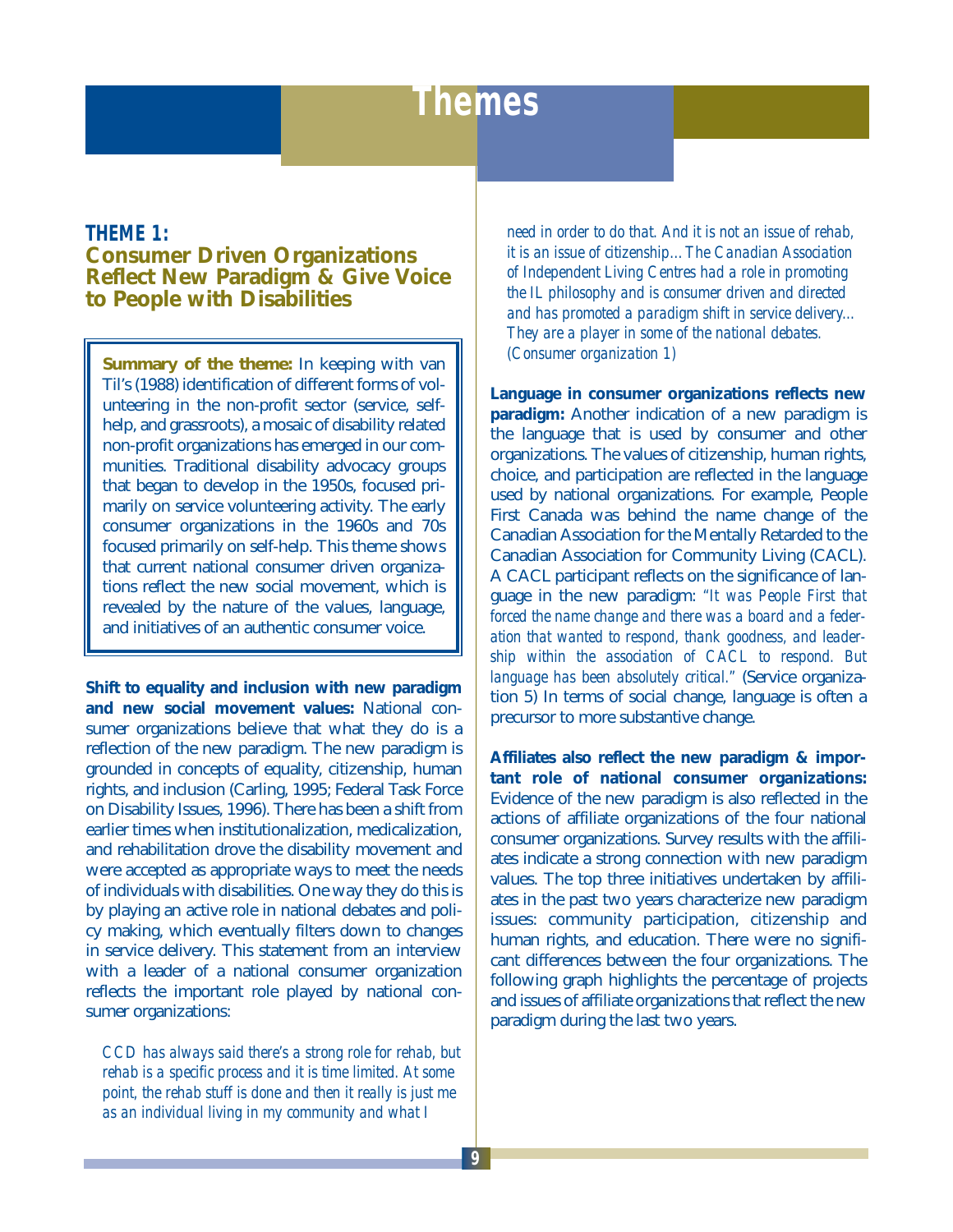

Additionally, affiliates' *value statements* parallel the new paradigm language used by leaders of their national groups—from equality, respect, social supports, and citizenship, to consumer control. When asked about *their values*, 84.3% of the affiliate participants indicate that the values are similar, very similar, or the same as

their corresponding national organization. When asked about *their mission*, 45.1% of affiliates indicate that their mission statement is directly influenced by their national organization (CAILC-85.7%, CCD-33.3 % of CCD, NNMH- 5.6 %). Extensive

research and literature confirm these important findings about the new paradigm in national consumer organizations and affiliates (de Jong, 1993; Friedmann, 1992; Rappaport, Reischl, & Zimmerman, 1992; Valentine, 1994).

**Consumer voice distinct from service voice:** Consumer organizations fundamentally exist because they understand that people with disabilities need a strong voice in the disability movement. Having a voice through a strong consumer movement contributes to

feelings of empowerment for people with disabilities (Hutchison, Pedlar, Dunn, Lord, & Arai, 2000). The formation of consumer organizations was a response to a long and dark history of exclusion of people with disabilities. At the same time, there is a belief that consumer organizations need to be seen as distinct from

non-consumer driven disability organizations, many of which continue to act as the voice on issues that most affect the lives of people with disabilities. A distinction is being made between organizations traditionally involved in service delivery and

consumer organizations focused on self-help and citizenship. As one leader from a national organization notes:

*I wasn't around when {the consumer movement} began back in the mid-seventies. But my understanding is that it came from people with disabilities who felt that their issue, or their concern, or their life circumstance was somehow being dealt with by rehab professionals and agencies in which they had no voice, agencies that provided services, agencies that at that time also became the*

**Consumer organizations fundamentally exist because they understand that people with disabilities need a strong voice in the disability movement.**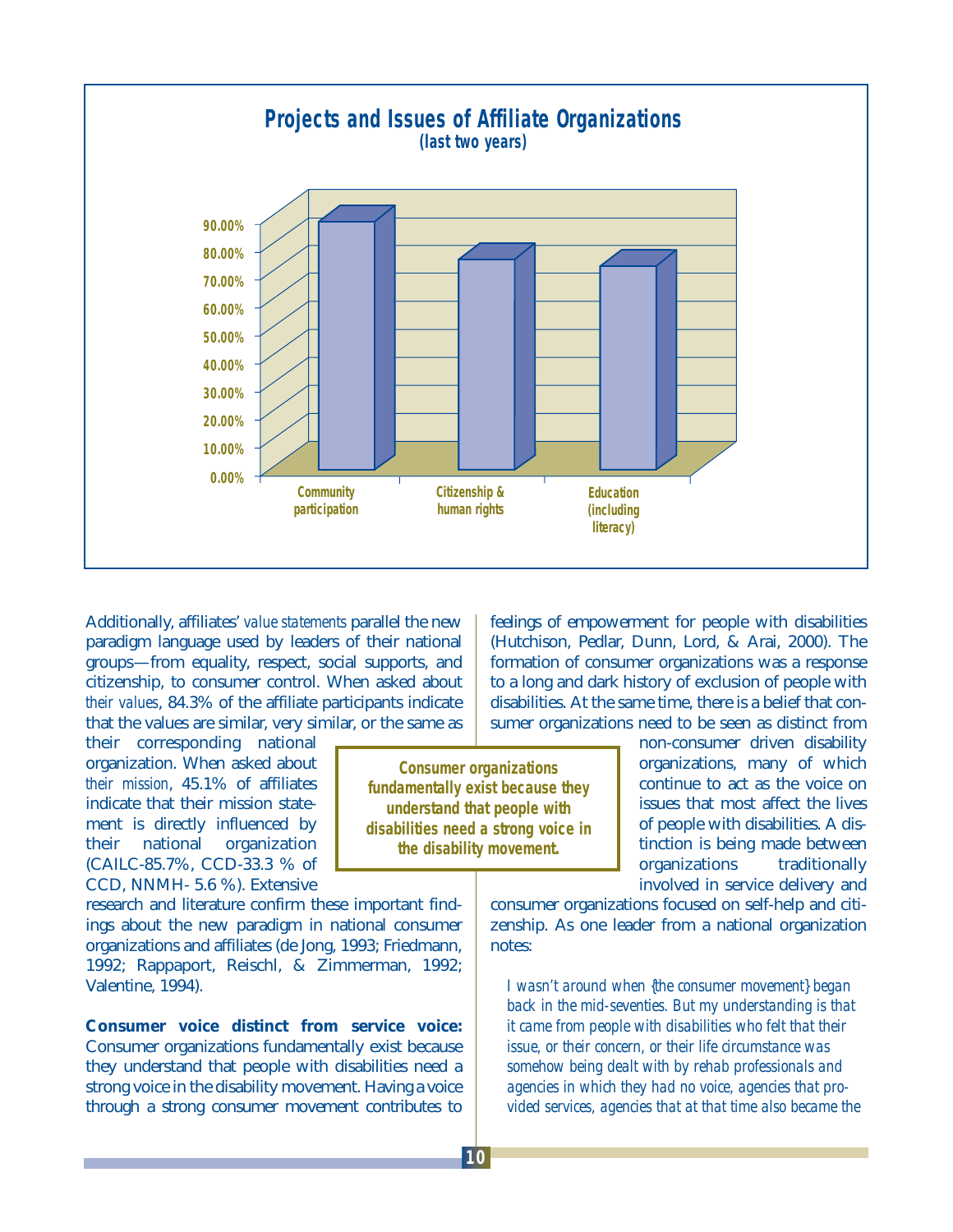

*spokesperson on disability issues… People with disabilities looked at other sectors of our society that were disadvantaged and said, "We need a voice as well" and began to organize. (Consumer organization 1)*

National consumer organizations believe that they are a unique and valuable entity within the non-profit sector precisely because they serve as an outlet for consumers to voice their opinions. They pride themselves on their sensitivity to the experiences of consumers and see themselves as well positioned to educate the public about the differences between consumer organizations and more traditional service agencies. In the graph above, survey findings with affiliate organizations identify some of the most important ways that consumer organizations implement a consumer voice.

**Legitimate and Authentic voice:** Consumer organizations are considered to be the "authentic" voice of people with disabilities. They are seen as authentic because the people running them understand the issues as they live them each day. This belief is expressed by one consumer organization leader: *"CCD is recognized as a leader in the disability community and is recognized both by the disability community and by governments as a legitimate voice that has advanced the rights of people with disabilities in Canada."* (Consumer organization 1)

Essentially, consumer organizations are authentic because they are accountable to their members who are themselves citizens with disabilities. Much literature supports the importance of the consumer voice (Boyce et al., 2001; Canadian Association of Independent Living Centres Membership Committee, 2002; NNMH, 2002b; Phillips, 2002; Valentine, 1994); however, the dichotomy between service and consumer organizations continues to influence the issue of "whose voice counts" and how best to represent the voice of people with disabilities.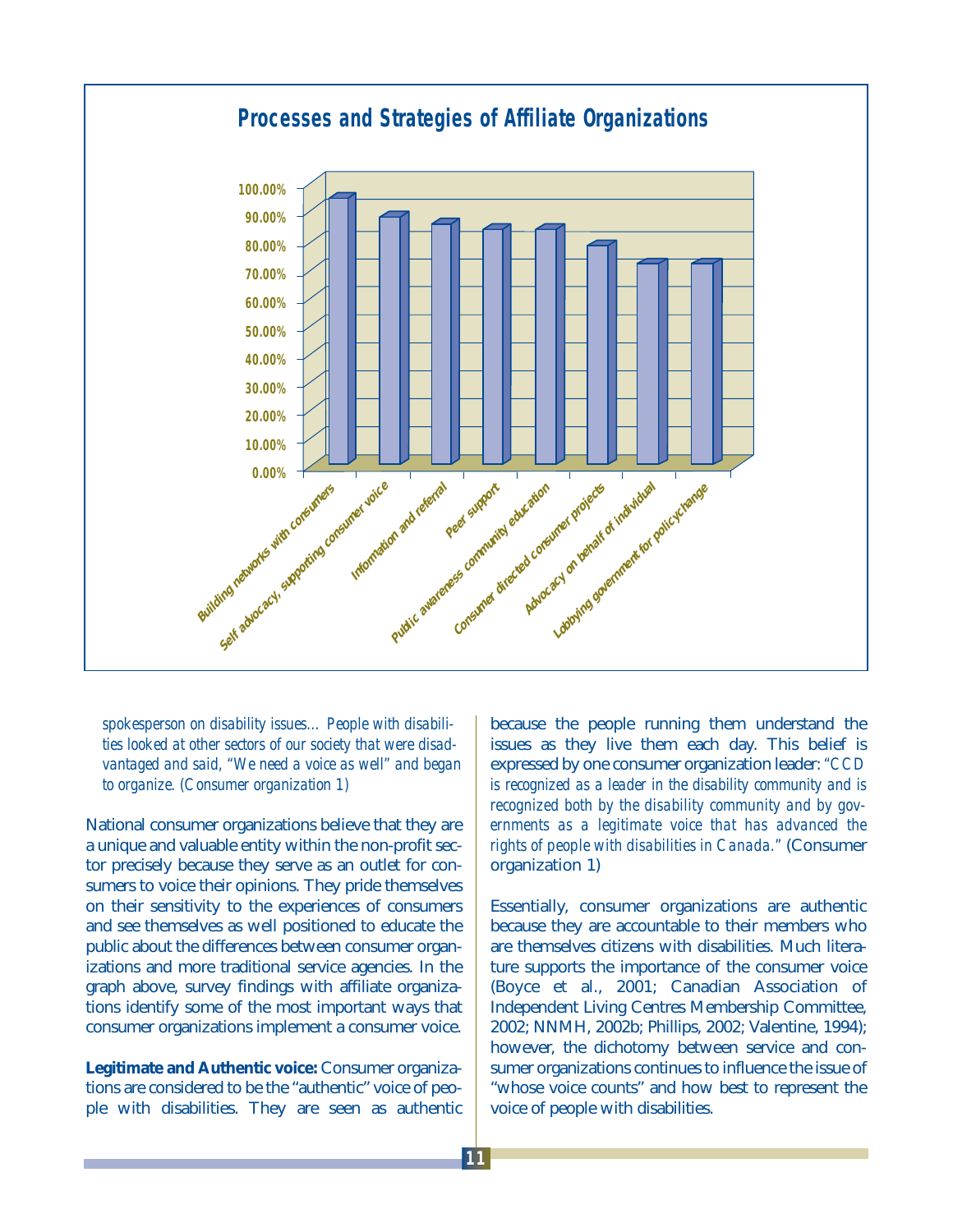#### **THEME 2: The Paradox of Leadership in Consumer Driven Organizations – Leadership Critical and in Need of Rejuvenation**

**Summary of the theme:** We know that leadership is critical to creating social change and the new paradigm. How leadership is actually understood is often less well defined. The importance of good leadership has been critical throughout the history of the non-profit sector (Light, 1998) and has been recognized as a requirement for the sustainability of the disability movement. In this study, it was found that both individuals and organizations provide leadership. We learned that good leaders make a difference, especially some of the early leaders; and that new leadership is needed, particularly through nurturing more young people to become involved in the consumer movement. Good leaders are also recognized for their ability to connect with others and inspire. Allan Simpson realized that the movement needed a national and regional presence to influence public policy and ultimately initiated the creation of Canada's first disability organization, Coalition of Provincial Organizations of the Handicapped, which eventually became CCD (Boyce et al., 2001). Henry Enns' and Simpson's association with local affiliates enabled them to make connections with others who had similar concerns, join forces to advocate for the values of the Independent Living and disability movements, and build trust and respect in these relationships that extended to the consumer movement, government, and service organizations alike (Boyce et al., 2001; Valentine, 1994). In this sense, leaders build social capital through central features such as trust, the sharing of values, and development of networks (Arai, 1999). As new leadership is crucial to the future of the movement, it may be important for consumer disability organizations to look to the broader nonprofit sector for solutions, as they are also seeing a decrease in volunteerism. Since the first national survey on giving, volunteering and participation in 1997 in Canada, the decline in volunteerism has led many non-profit groups to search for new approaches to understanding and addressing this problem (Hall, McKeown, & Roberts, 2001).

**Leaders make a difference:** Each of the consumer organizations have leaders who are making a difference. Sometimes these leaders are with the national group, and other times they are involved with an affiliate organization (or both). The leaders of the consumer movement are described as visionaries and strong advocates for the new social movement. As examples, both Henry Enns and Allan Simpson, men with disabilities who are now deceased, are recognized as key catalysts of the Independent Living Movement. A few personal qualities of leaders are mentioned here. First, the strongest leaders are articulate and informed, as noted by a government person:

*The thing is that when you're talking and philosophizing about the human rights issues, the visionaries out there are not by the thousands and the ones that have your attention are the ones that can stand up and speak to those issues super eloquently. (Government 12)*

There is agreement that the majority of leadership should come from people with disabilities (Kowbuz, 1993) because they contribute to the credibility of the movement and are perceived as role models for others because they exemplify the ability to survive and succeed despite their disabilities. All services and managerial organizations of CCD, for example, are primarily controlled by people who are disabled (COPOH, 1986). They have strong motivation and a clear vision of what is needed. This is reflected in comments about current leaders:

*Craig's not 50 yet. He's not like silver or anything, but he's a very successful guy and he's been involved in the movement for probably 20 years, the grandfather of the movement, I guess. The reason he drives everyone crazy is because he's got this global sense of how things should be and it's got to be done today right? It can't be done five years from now. (Consumer organization 3)* 

**National organizations support affiliates:** One way of thinking about leadership qualities is to think in terms of the national consumer organizations themselves and what they do. For example, national organizations might support affiliates in a variety of ways, including "in principle" (a term used on the survey with affiliate organizations), through financial supports, and/or through the provision of other resources such as on-site consultation. Overall, support from the national organizations for projects and issues are higher "in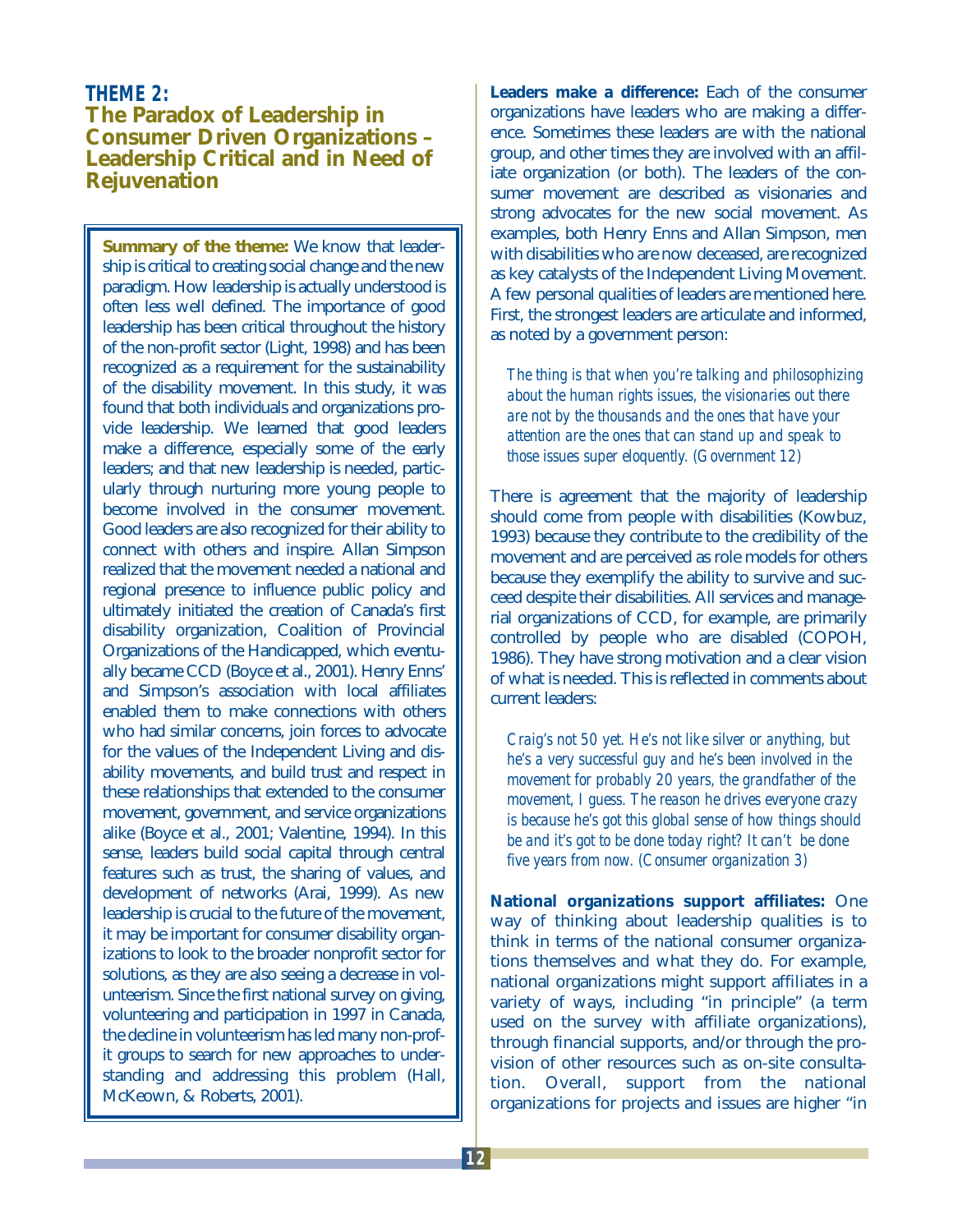|                                              | <b>Member or Affiliate</b><br><b>Organizations Engaged</b><br>in Process/Strategy |       | National organization<br>supports<br>"in principle"  |       | National organization<br>provides<br>financial support |       | National organization<br>provides support<br>through other resources |       |
|----------------------------------------------|-----------------------------------------------------------------------------------|-------|------------------------------------------------------|-------|--------------------------------------------------------|-------|----------------------------------------------------------------------|-------|
|                                              |                                                                                   |       | Out of the organizations using this process/strategy |       |                                                        |       |                                                                      |       |
|                                              | n                                                                                 | %     | n                                                    | $\%$  | n                                                      | $\%$  | n                                                                    | $\%$  |
| Building networks with consumers             | 48                                                                                | 94.1% | 28                                                   | 58.3% | 16                                                     | 33.3% | 13                                                                   | 27.1% |
| Self advocacy, support consumer voice        | 45                                                                                | 88.2% | 30                                                   | 66.7% | 13                                                     | 28.9% | 18                                                                   | 40.0% |
| Information and referral                     | 44                                                                                | 86.3% | 28                                                   | 63.6% | 15                                                     | 34.1% | 17                                                                   | 38.6% |
| Peer support                                 | 43                                                                                | 84.3% | 23                                                   | 53.5% | 12                                                     | 27.9% | 15                                                                   | 34.9% |
| Public awareness /community education        | 43                                                                                | 84.3% | 27                                                   | 62.8% | 15                                                     | 34.9% | 19                                                                   | 44.2% |
| Consumer directed projects                   | 40                                                                                | 78.4% | 21                                                   | 52.5% | 10                                                     | 25.0% | 11                                                                   | 27.5% |
| Individual skill & capacity development      | 37                                                                                | 72.5% | 24                                                   | 64.9% | 12                                                     | 32.4% | 13                                                                   | 35.1% |
| Advocacy on behalf of the individual         | 37                                                                                | 72.6% | 24                                                   | 64.9% | 9                                                      | 24.3% | 11                                                                   | 29.7% |
| Lobbying government for policy change        | 37                                                                                | 72.5% | 21                                                   | 56.8% | 8                                                      | 21.6% | 10                                                                   | 27.0% |
| Workshops/conferences for policy development | 32                                                                                | 62.7% | 19                                                   | 59.4% | 15                                                     | 46.9% | 12                                                                   | 37.5% |
| Research to support policy development       | 27                                                                                | 52.9% | 17                                                   | 63.0% | 10                                                     | 37.0% | 13                                                                   | 48.1% |
| Community (economic) development             | 25                                                                                | 51.0% | 14                                                   | 56.0% | 6                                                      | 24.0% | 5                                                                    | 20.0% |

#### **National Organization Support for the Processes and Strategies of the Affiliate Organizations**

principle" than in financial resources provided. Generally, affiliates of CAILC and CCD report a higher degree of all forms of support "in principle", while this was less apparent for affiliates of NNMH and PFC.

Overall, members and affiliates of the four national organizations report receiving the most support in principle for projects or initiatives for community participation and citizenship and human rights, with lesser support around issues related to recreation and poverty.

The leadership of the national consumer associations is important to affiliates. In particular, the leadership "in principle" and project leadership provide guidance and inspiration for the new paradigm approach. Additionally, written documents from one national organization promote a reciprocal team approach concept of leadership whereby people with disabilities share the responsibility for leadership (NNMH, 2002c). Another organization has four basic programs, including peer support, which is there in part to develop leadership skills (Canadian Association of Independent Living

|                                        |                | <b>Member or Affiliate</b><br><b>Organizations Engaged</b><br>in Project/Issue |                                                       | National organization<br>supports<br>"in principle" |                | National organization<br>provides<br>financial support |                | National organization<br>provides support<br>through other resources |  |
|----------------------------------------|----------------|--------------------------------------------------------------------------------|-------------------------------------------------------|-----------------------------------------------------|----------------|--------------------------------------------------------|----------------|----------------------------------------------------------------------|--|
|                                        |                |                                                                                | Out of the organizations involved in project or issue |                                                     |                |                                                        |                |                                                                      |  |
|                                        | $\overline{n}$ | %                                                                              | $\mathsf{n}$                                          | %                                                   | n              | %                                                      | n              | $\%$                                                                 |  |
| Community participation                | 44             | 86.3%                                                                          | 30                                                    | 68.2%                                               | 14             | 31.8%                                                  | 19             | 43.2%                                                                |  |
| Citizenship & human rights             | 38             | 74.5%                                                                          | 27                                                    | 71.1%                                               |                | 18.4%                                                  | 17             | 44.7%                                                                |  |
| Education (including literacy)         | 37             | 72.5%                                                                          | 25                                                    | 67.6%                                               | 8              | 21.6%                                                  | 14             | 37.8%                                                                |  |
| Employment & income support            | 37             | 72.5%                                                                          | 25                                                    | 67.6%                                               | 13             | 35.1%                                                  | 18             | 48.6%                                                                |  |
| Transportation                         | 37             | 72.5%                                                                          | 22                                                    | 59.5%                                               | 10             | 27.0%                                                  | 13             | 35.0%                                                                |  |
| Access to social services              | 36             | 70.6%                                                                          | 20                                                    | 55.6%                                               | 4              | 11.1%                                                  | 6              | 16.7%                                                                |  |
| Access to to health care/mental health | 33             | 64.7%                                                                          | 20                                                    | 60.6%                                               | 6              | 18.2%                                                  | 8              | 24.2%                                                                |  |
| Housing                                | 32             | 62.7%                                                                          | 20                                                    | 62.5%                                               | 5              | 15.6%                                                  | 9              | 28.1%                                                                |  |
| Recreation                             | 29             | 56.9%                                                                          | 17                                                    | 58.6%                                               | 6              | 20.7%                                                  |                | 24.1%                                                                |  |
| De-institutionalization                | 28             | 54.9%                                                                          | 18                                                    | 64.3%                                               |                | 25.0%                                                  | 9              | 32.1%                                                                |  |
| Family issues, violence                | 25             | 49.0%                                                                          | 16                                                    | 64.0%                                               | 2              | 8.0%                                                   | 8              | 32.0%                                                                |  |
| Poverty                                | 25             | 49.0%                                                                          | 13                                                    | 52.0%                                               | 3              | 12.0%                                                  | 4              | 16.0%                                                                |  |
| Crime prevention                       | 16             | 31.4%                                                                          | 11                                                    | 68.8%                                               | 3              | 18.8%                                                  |                | 43.8%                                                                |  |
| Respite                                | 14             | 27.5%                                                                          | 10                                                    | 71.4%                                               | $\overline{2}$ | 14.3%                                                  | 4              | 28.6%                                                                |  |
| Substance use (drug and alcohol)       | 13             | 25.5%                                                                          |                                                       | 53.8%                                               |                | 7.7%                                                   | $\overline{2}$ | 15.4%                                                                |  |

#### **National Organization Support for the Projects and Issues of the Affiliate Organizations**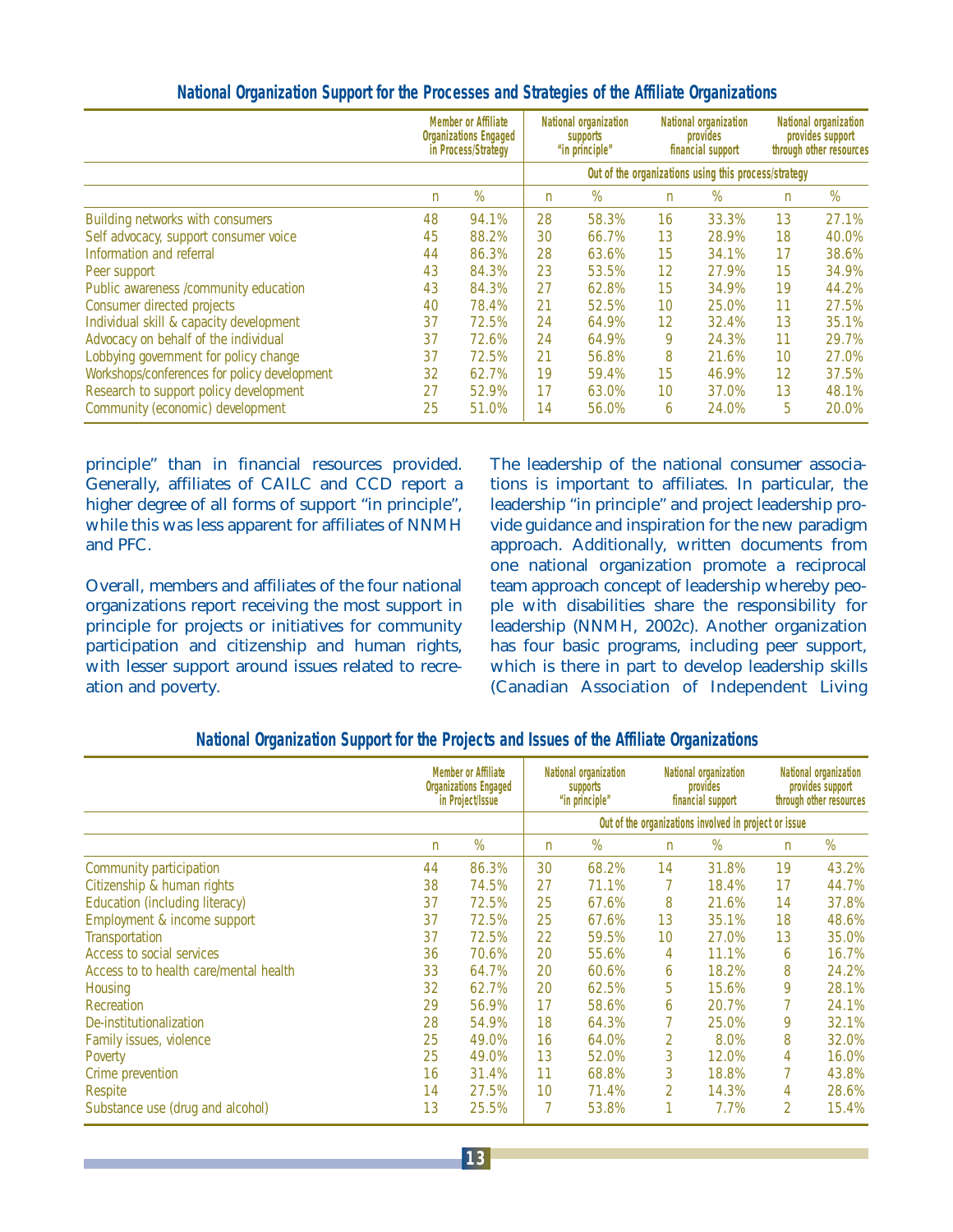Centres Membership Committee,2002; Phillips, 2002). Finally, People First started because people with intellectual disabilities wanted to speak for themselves, develop leadership skills, and become more effective self advocates (People First of Canada, 2002).

**Concerns regarding future leadership:** While the consumer movement has had many strong and influential leaders in the past, it is currently faced with a need for new leadership. Old leaders are passing away or retiring, and many current leaders are becoming overworked. One consumer leader expresses this concern:

*It's always the same person that they call on for everything. You know, I started doing this in '93 and there are probably only five people around the province that go back to that time… Like, I can look at them and say oh, they are still working in the movement. And there were thirty-six groups at that time. They burn out, the politics, you know. (Consumer organization 3)*

The tables above showed that affiliates are not receiving equal support across all issues. The interviews also confirm that new leadership is needed. Simply put, there are currently not enough people in leadership positions to support the consumer movement. Most organizations recognize that new leadership is needed. While consumers have made a definitive mark in the

new paradigm, the search for new leaders is becoming a major concern. One consumer leader emphasizes the problem:

*It was really difficult and so we have leadership changes too. I*

*don't know what will happen. I pray, thank goodness it will be in the right direction. But there is a problem. We don't have enough people who are ready to take over these disability organizations. I hope that it stays. I think we've got enough done and we've at least paved the road, that consumer control is here to stay. I don't think we are going to have to worry about that. (Consumer organization 2)*

While a lot of energy of consumer organizations is focused on advocacy and influencing public policy, there may be limited resources available to develop strategies for developing new leadership. While consumer organizations understand the importance of having strong leaders for continued success of the movement, they will have to develop new recruitment

strategies for sustainability. Investing in youth to become the new leaders of tomorrow is seen as critical by consumer organizations, however, the recruitment process is not so easy. Young people come from a generation that has experienced the benefits of the consumer and disability movements—such as inclusion —and do not necessarily have the same desire as the previous generation to participate in advocacy and public policy issues. A government person reflects on this issue:

*The volunteer sector is having a really hard time recruiting young people…Young people won't work for the level of money that you get paid in the volunteer sector. These kids now, including the disabled kids coming out of university, have the pick of jobs in the private sector. They're going into good government jobs… So, if you were a disabled kid who just managed to get your way through university, would you go work for one of these advocate organizations where you spend your whole life trying to become mainstream? In fact, when the message that you were sent while in integrated schools, why would you go work for an advocacy organization? (Government agency 10)*

Recognizing that their future leaders are a different generation with different concerns and needs, a couple of consumer organizations mentioned that their recruitment and leadership development strategies require a makeover:

**While the consumer movement has had many strong and influential leaders in the past, it is currently**

**faced with a need for new leadership.**

*Maybe our organizations have to find new ways of being attractive to young people. My sense is that many of the younger people are interested,*

*do have passion… but their commit-*

*ment is probably shorter term and their focus is much more specific. They're not taking a twenty-year view, they're taking a two or three year view. So I think our original leaders, which were taking a twenty five year view of what we might look at, are leaving us frankly, are dying or retiring, and the young folk just aren't coming up… It is not a top-down, national-down initiative that is going to have the most impact. It has got to be people at the local level using local resources for all of those kinds of things that will maximize their capacity... Well, what can you do when you're an appointed board by the members? I mean we can't say "You've got to send us somebody who's 25." You send us who you send us. So we did a youth leadership development training event – brought 25 people together from across the country. (Consumer organization 1)*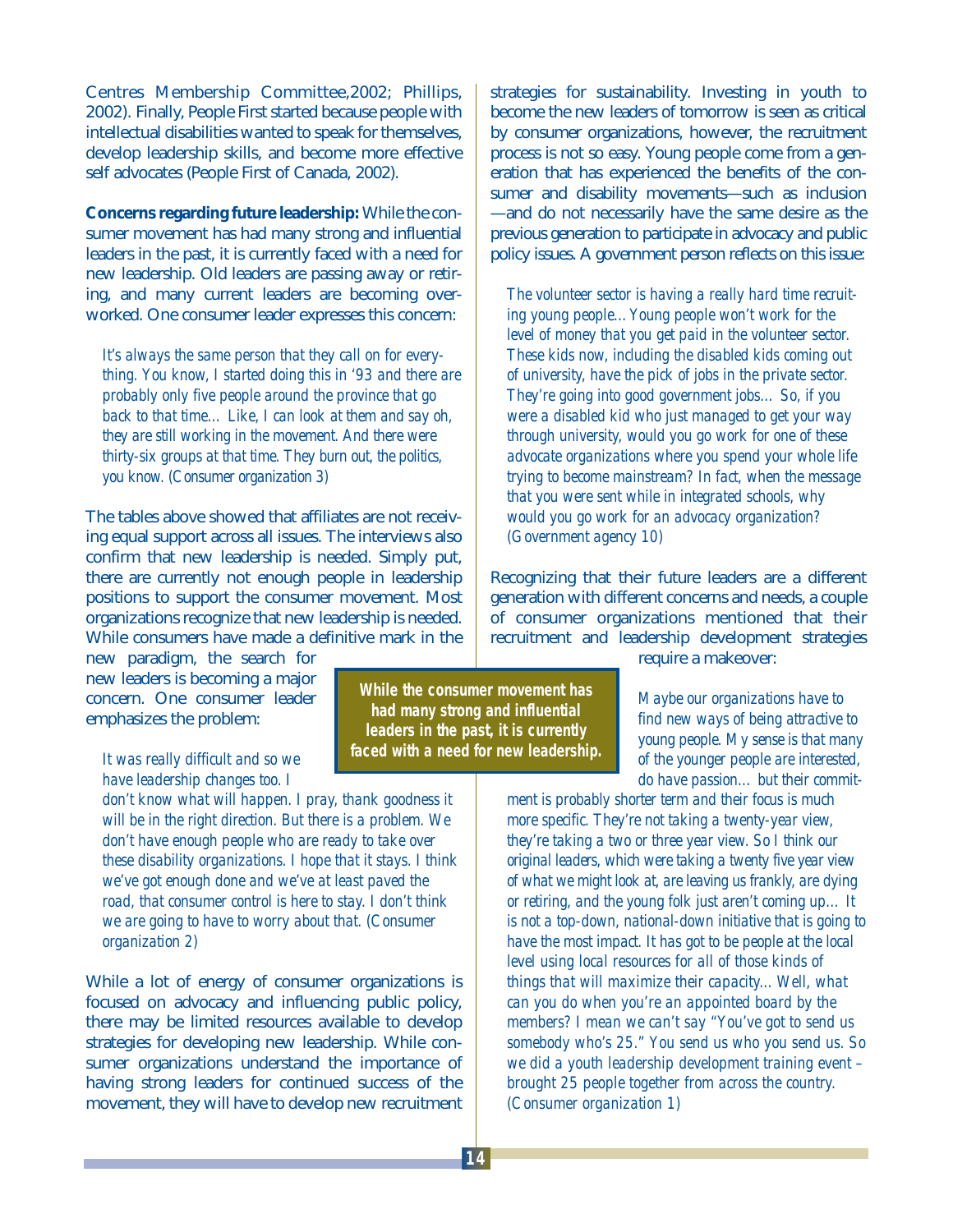#### **THEME 3: Resource Mobilization —Diverse Strategies Develop Social Capital**

**Summary of the theme:** Part of the success of consumer organizations is largely dependent on the mobilization of resources through the development of social capital. Social capital refers to relationships and mutual support, cooperation, trust, and organizational effectiveness (Putnam, 2000). Consumer driven organizations use a variety of strategies to foster social capital: having a clear sense of direction, working at the grassroots level, and accessing valued resources and promoting civic engagement.

Minkoff (1997) suggests that although the connection is not clear, new social movements may play a role in the formation of trust between national movements and local mobilizing structures. While national organizations are sometimes criticized for their hierarchical structures and potentially divisive goals, they also produce a kind of symbolic affiliation and social integration (Minkoff, 1997). Our data suggests that affiliates see the national organizations as a catalyst for the development of local social capital. This occurs by sponsoring projects that have a local component and by the sharing of a vision and set of values that can serve to help people organize at the local level.

In addition, giving back to the community, civic engagement, is recognized as being important for creating a more civil society (Torjman, 1997). Both consumer organizations and individuals with disabilities must see civic engagement as a way to strengthen their organizations and the community. Recognizing the gifts of individuals with disabilities, rather than treating them as a liability to be rehabilitated, contributes to consumer organizations feeling a stronger sense of social capital- they are seen as a valuable resource in creating more welcoming communities (Kretzmann & McKnight, 1997).

**Consumer organizations have clear goals and** direction: All consumer organizations in this study have a clear set of policies and guidelines based in new paradigm values. Social capital includes relationships

and social life in a community that enable people to act together effectively to achieve a common goal (Putnam, 1995). For one consumer organization, maintaining a clear focus on public policy is an important goal:

*I think our policy focus is our strength. Our policy focus, frankly, will always keep us relatively small because there aren't a lot of funders for that stuff. But I do think the organization, by keeping that focus, does build a knowledge base and an expertise base that becomes recognized.... having people and board members and committees that are committed to a focus on policy, on improving the status of people with disabilities and people who come with the values and understanding of the pitfalls. (Consumer organization 1)* 

Literature affirms that organizations such as the Council of Canadians with Disabilities (CCD) expect that their members adhere to the principles of full participation in the community and equality (Boyce et al., 2001). In order to uphold their policies, most consumer groups mention the importance of strategic planning as a way of helping them achieve their goals and build stronger organizations. Strategic plans often include the processes by which they work towards their goals. They are generally democratic in nature and strive to ensure a forum for consumers to participate. This comment from one consumer organization reflects this understanding:

*This year we are planning to do board governance and strategic planning. We've never had a strategic plan. We are planning to do that in March… We need to make sure that's a share, every part of those bylaws are shared values, that everyone can buy into…We try to build transparency at every level. (Consumer organization 3)* 

One government person reflects on goal setting and capacity building of the consumer driven organizations:

*I think you are into questions of capacity, ability to organize, ability to identify what the objectives are, abilities to plan out strategies for meeting those objectives… I think that requires a set of skills that even some of the larger organizations who aren't consumer driven do not possess. So in my mind it's not a consumer or not consumer question. It is a question of capacity of a voluntary organization, the kinds of strategies that they employ, and resource issues and that kind of thing. (Government 11)*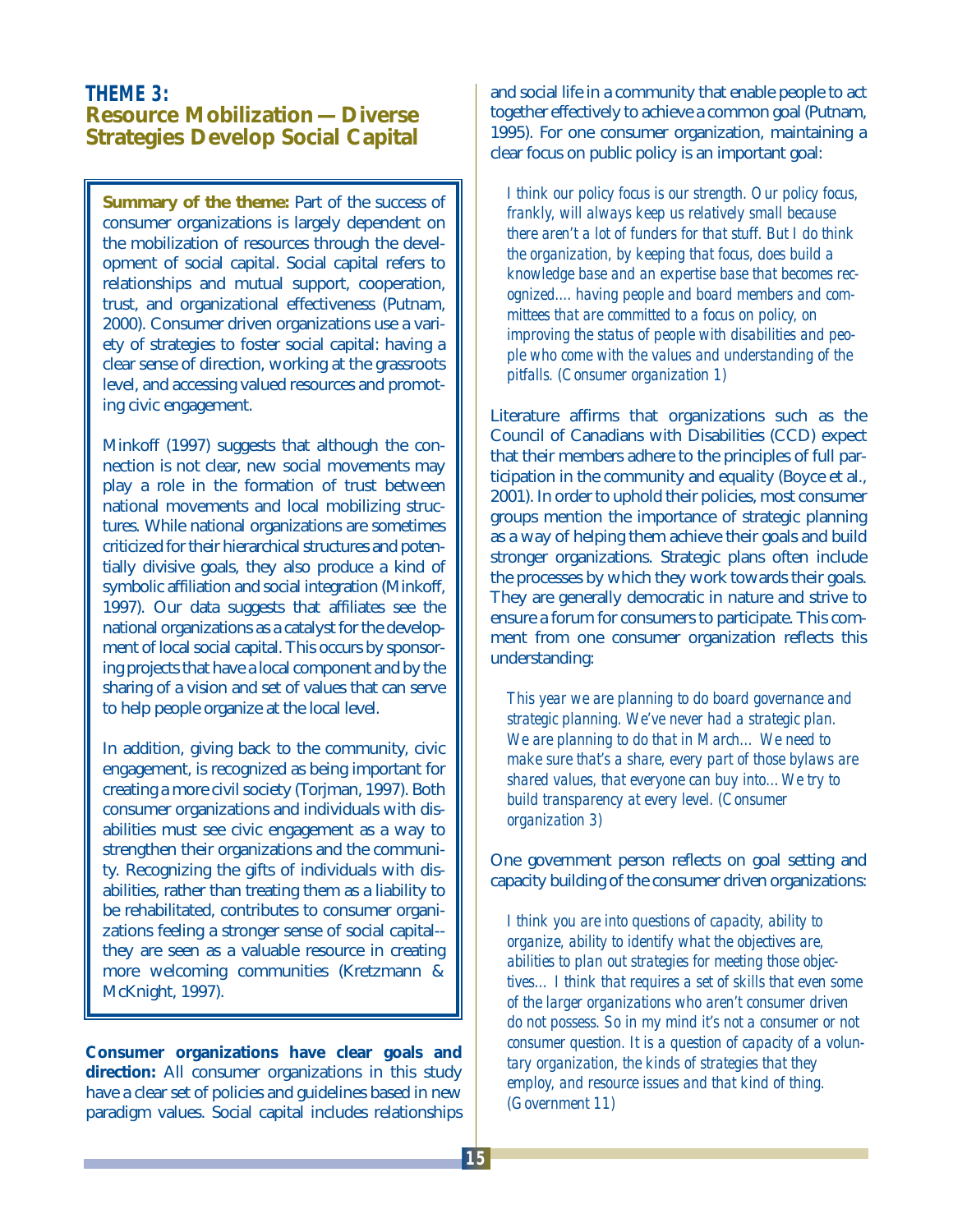**Work at local grassroots level builds capacity:** Consumer organizations work most effectively when their efforts are grounded at the community level, because consumers are considered to be the grassroots of the disability movement. One national consumer organization believes, that with its approximately 25 local centres across the country, it is effectively organized to develop social capital. Local involvement is critical to social capital, because by its nature, social capital is about people who know one another connecting with each other. Working directly at the local level enables people in organizations to feel connected within the organization, instill a sense of ownership, increase the opportunity for immediate action, and build the personal resources and skills (capacity building) of its members by participating in the social policy work within the larger disability movement:

*There are these series of projects that go on and what's really neat about those projects is from their conception the centres are always pre-eminent, that their delivery is always based on the centres, and that's why it actually sells with government. Because government*

*knows that their money is going to go right to the local level because it's administered here, but it's delivered at the local level…I think why the CAILC model works, is there isn't an additional bureaucracy. We don't have provincial affiliates and we can reach people instantly. (Consumer organization 2)*

Another consumer organization, with quite a different set up, also believes that it is well organized to contribute to social capital by building capacity of its organizations and its numerous loosely affiliated member organizations. This national organization is currently working to develop an accreditation process for consumer driven organizations that is consistent with their philosophy:

*There is nothing, no big national programs that we are involved in right now other than what we are doing. Trying to become organizationally structured, you know, has become the priority…It's all about building capacity of mental health consumers across the country. You know, there are two different types of capacity building that we are trying to do, one is organizational…and then there is the capacity building of consumer survivors themselves… We get memberships… I think the recep-* *tionist told me we have 280 organizations on file now... Now not all of them are members. Some of them exchange newsletters…These are just membership organizations and what I am working on now is the affiliation process…and the accreditation process agreements because of course there are going to be two different things…The affiliation would be for organizations that strongly believe in our philosophies but don't meet the standards of accreditation…because they are not consumer driven, they would never be accredited. (Consumer organization 3)*

**Accessing valued resources and civic engagement:** Consumer driven disability organizations play an important role in assisting people with disabilities to access valued resources, that is, resources such as affordable housing, education, recreation

> and leisure, adequate income, and social justice infrastructures that are available to other citizens. People with disabilities and consumer organizations need access to valued community services and opportunities to promote citizenship, empowerment, hope, and trust.

In addition, resources are needed for organizational effectiveness to promote the goals of the movement. Each of the consumer organizations understands that access to valued resources goes well beyond traditional services. A leader from one organization expresses it most clearly:

*What people with serious mental illness need is not just formal mental health services, but a variety of other kinds of resources that are available in the community. Some of them are self-help, family and friends, generic community groups, organizations. And also what we call the elements of citizenship which some call 'the determinates of health'-- access to real education, normalized education, work, housing, income. So this model broadens the perspective of what people with mental illness need beyond just the surface, just a paradigm. (Service organization 6)*

National consumer organizations play a role in enabling local affiliates to access valued resources. This is particularly true for CAILC that provides direct resource support for each of its affiliates, and is very engaged in supporting its member organizations. NNMH, on the other hand, uses a more infor-

**16**

**Consumer organizations work most effectively when their efforts are grounded at the community level, because consumers are considered to be the grassroots of the disability movement.**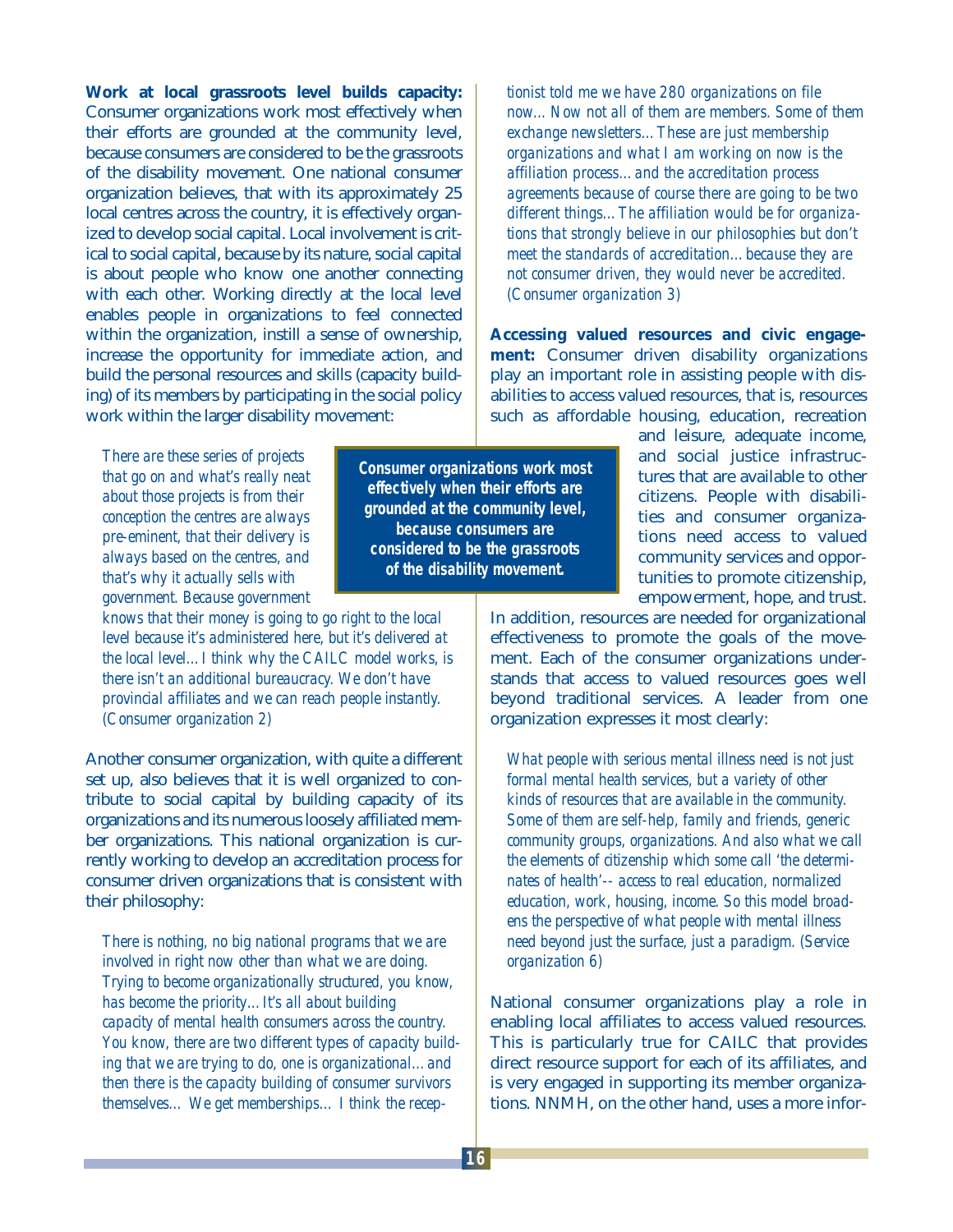mal networking approach and has few resources to share with its affiliates.

Both consumer organizations and individuals with disabilities must see civic engagement as a way to strengthen their organizations and the community. One consumer organization demonstrates how they became a valued resource for the community in the face of various tragedies:

*September 11-- what happened in some of these areas like St. John's Newfoundland, is that ILCs opened their doors to the entire community. There were so many people stranded that the centre became a place that the kids could come to play, where people could get their emails. They have lots of computers, like they opened it up to the whole community. When there was a big flood in Winnipeg, Allan set up a response centre where they could go. You had to think of all these elderly people living in these areas where they had to move them into places where they could have their needs met, arrange all kinds of things. So I think now the disability community has to be less concerned about me, me, me stuff… The public doesn't really buy into that, you know, poor me… IL centres have to open their doors to the community… for September 11th, I was saying to the centre in Kingston that maybe everybody was in shock… Whenever there is a crisis in a community the centre should be out there right away, you know, what can we be doing. (Consumer organization 2)*

In this theme, we have seen how mobilizing resources contributes to social capital in national consumer organizations. Not all national organizations play the same role in mobilizing resources to assist their local affiliates, but such intentions are vital to building local capacity. Organizations with strong social capital are more likely to contribute to building strong communities where mutual support and participation are valued (Coleman, 1990; Putnam, 1995).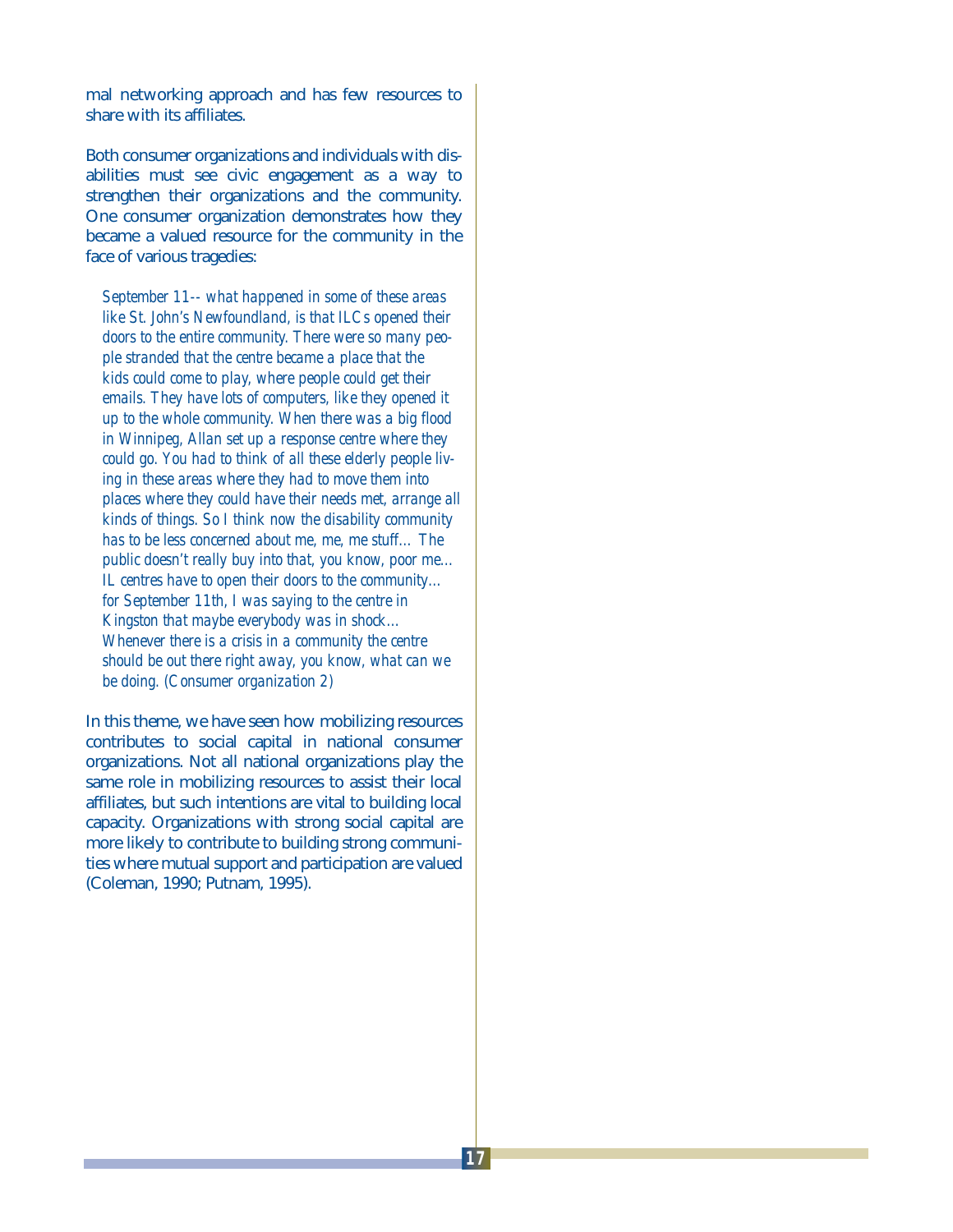#### **THEME 4:**

#### **Advocacy Role Defines Unique Place of Consumer Driven Organizations in Non-Profit Sector**

**Summary of the theme:** Advocacy is well recognized as a tool for change in the disability movement, including the consumer movement (Cunconan-Lahr & Brotherson, 1996; Racino, 1999). The national consumer organizations in this study see their advocacy role as central to how they define themselves. Typically, there are different approaches to advocacy, and these four national organizations reflect the varying types of advocacy. Some primarily use systemic advocacy to influence public policy, while others primarily promote self-advocacy and individual advocacy within their affiliate organizations. Regardless of their advocacy orientation, all national groups understand the importance of advocacy if vulnerable people are to experience the full rights of citizenship. In all cases, research informs this advocacy thrust. The advocacy role contributes to consumer driven organizations having a unique place in the non-profit sector.

**Advocacy central to definition of consumer organizations because it is used to influence public policy as well as individual change:** Systemic advocacy, advocacy which primarily enables consumer organizations to influence public policy, is central to how one

consumer organization sees itself:

*CCD is a national advocacy association that monitors federal legislation, programmes, and initiatives as they affect people with disabilities and injects the voice of people*

*with disabilities into those discussions and debates…The primary criteria for membership in CCD is that they must be consumer-controlled, driven, and directed, and their primary purpose has to be advocacy… We're not going to get into service delivery. We're an advocacy body… So we've been to the courts in the Latimer case and others …We organize around social policy issues of employment, access, income support, disability support, transportation access. (Consumer organization 1)*

**All four national organizations promote projects with their local affiliates as a way of demonstrating innovation and as a tool for education and advocacy for change.**

Another national organization primarily supports its affiliates to do self-advocacy and individual advocacy:

*CAILC and Independent Living promotes individual skills development and education…We advocate and provide solutions…this is where the grassroots fits into here. I always say, without us enabling citizenship development, you have no CAILC or CCD... We have to support them in learning to advocate, so that they can speak up, right, some people need that support. (Consumer organization 2)*

Despite CAILC's focus on self and individual advocacy, they also build relationships and connections that assist them politically. In 1988, for example, CAILC moved its head office from Winnipeg to Ottawa to be closer to the national political scene, and has subsequently established several relationships and contacts within the bureaucratic structures and Ministers of the Government. They regularly deliver presentations to government committees and commissions to ensure national exposure on disability issues (Neufeldt, 1993; Valentine, 1994).

Affiliates of the four national organizations are engaged in a range of advocacy approaches. The survey data in the following graph on processes and strategies of affiliate organizations reflects this range. Other information from the national organizations shows that CAILC affiliates are most active in selfadvocacy, with less activity focused on systemic advocacy. CCD, on the other hand, is known for its systemic advocacy capacity, and its affiliates are active in lobbying government, but less engaged in advocacy

on behalf of individuals.

**Projects support education and advocacy for change.** All four national organizations promote projects with their local affiliates as a way of demonstrating innovation and as a tool

for education and advocacy for change. When CAILC does a project on literacy, for example, it is not just about advocacy. Through its projects, CAILC demonstrates IL, a new way of supporting people with disabilities in community. As the learning from a local project becomes clear, it may be possible for local affiliates to use the insights for policy or program change. One CAILC affiliate, the Independent Living Resource Centre in Winnipeg, runs 28 different programs with 40 partnering organizations.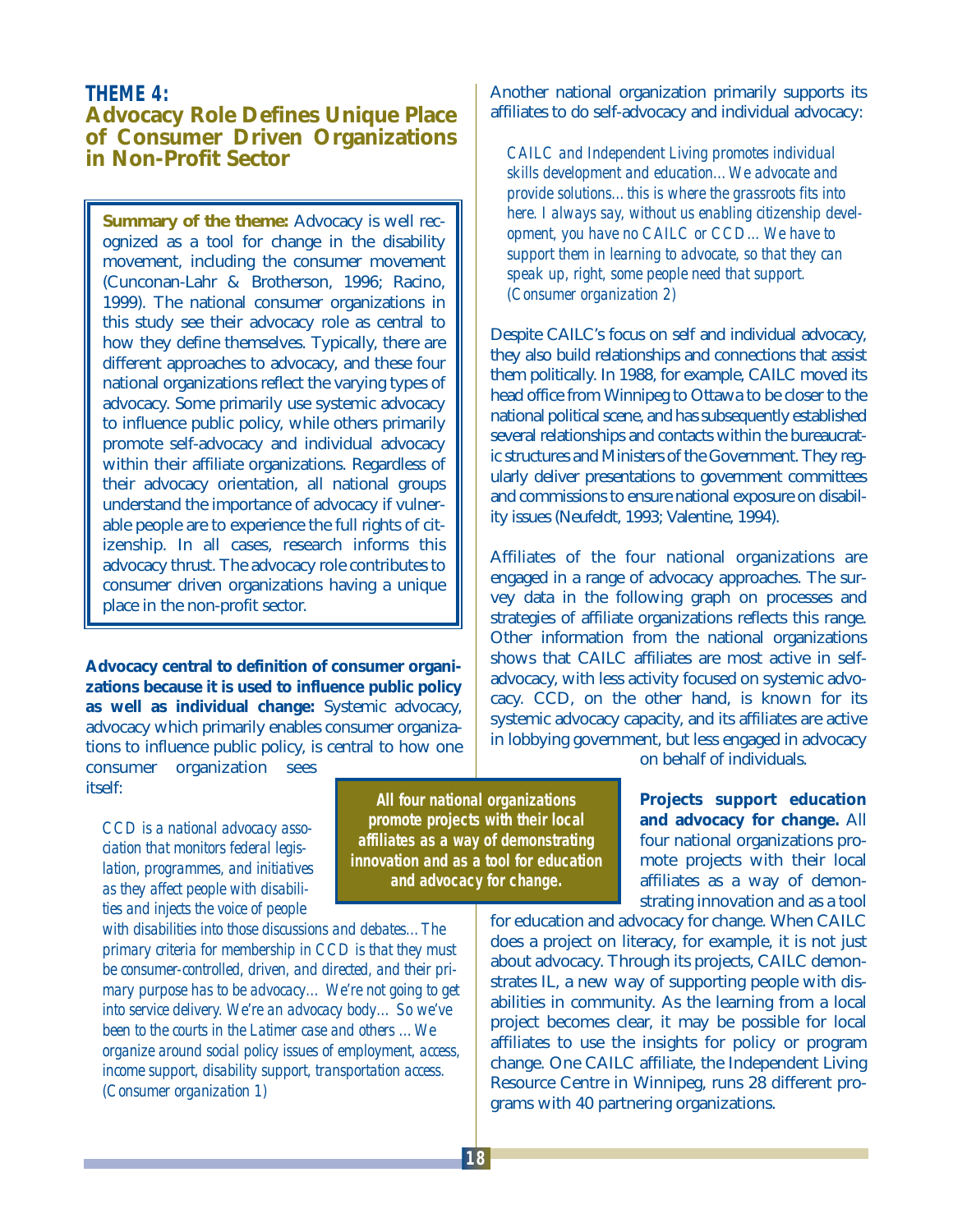

Projects among the affiliates of the national organizations range from system change issues to personal empowerment and skills development. Survey data indicate a range of projects conducted by affiliates within the last five years including: participation in long term mental health planning; abuse of women with disabilities; reducing stigma; crime prevention – high risk youth with disabilities; parenting with a disability; volunteering and the wider community; developing a barrier-free universal design CD-ROM; and deinstitutionalization initiative. Many of the affiliate projects are partnership oriented. What we see most often is the consumer driven organization collaborating with other organizations to address an issue of prime concern to people with disabilities. While some local projects are financially supported by the national organization, many local projects are independent from national, while at the same time still reflecting the principles of the new paradigm

approach to disability and community. When done well, local projects contribute to advocacy for change within a broader sphere.

**Good research important strategy for influencing public policy:** National consumer organizations mention the importance of good research to support their advocacy work:

*We believe we need a research arm or a research department…We just submitted a proposal for a centralized database…where we can gather everything that has been done…So when researchers are doing their work, trying to find out what's been done, we're going to have it all centralized on a database …We haven't been too involved, but now we have committee people on the research and programming end of things…We're rebuilding. But for a long time the research committee wasn't that active. (Consumer organization 2)*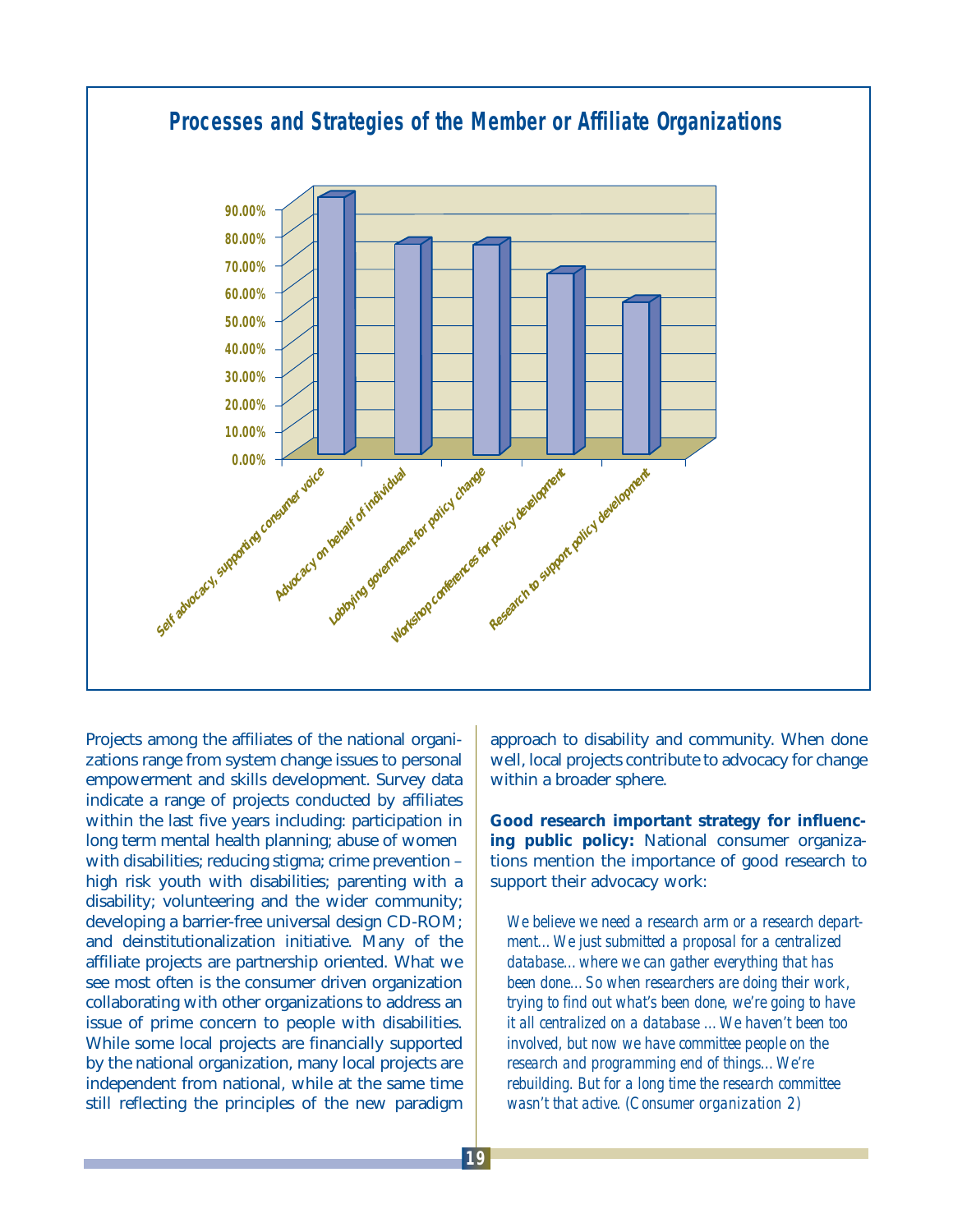A government representative speaks about how government often funds consumer organizations with a broad perspective to research that focuses on gaps in research and policy:

*The Disabled Persons Unit program funded consumer driven organizations with some pretty broad perspectives. It looked at issues around how people participated in community, both socially and economically, looked at how we could make improvements to any kind of gaps in research…It is research in the context of building from the grass roots up, representation of the consumer groups themselves in changing, in identifying gaps in changing policy and providing some direction to government in terms of what their best advice to government would be on what would be the most effective practices. (Government 12)*

Recently, consumer organizations are becoming involved in doing research in accordance with the new social movement. They are no longer only the subject of research, which often focused on issues that reinforce the old paradigm. Rather, these consumer driven organizations are being encouraged to have control over the research process and promote new paradigm research (Campbell, Copeland, & Tate, 1998; Krogh & Petric, 1994). Participatory action research and emancipatory research are two examples of new paradigm research. This trend of building the capacity to conduct new paradigm research will ensure that advocacy efforts by consumer organizations continue to define their unique place in the non-profit sector.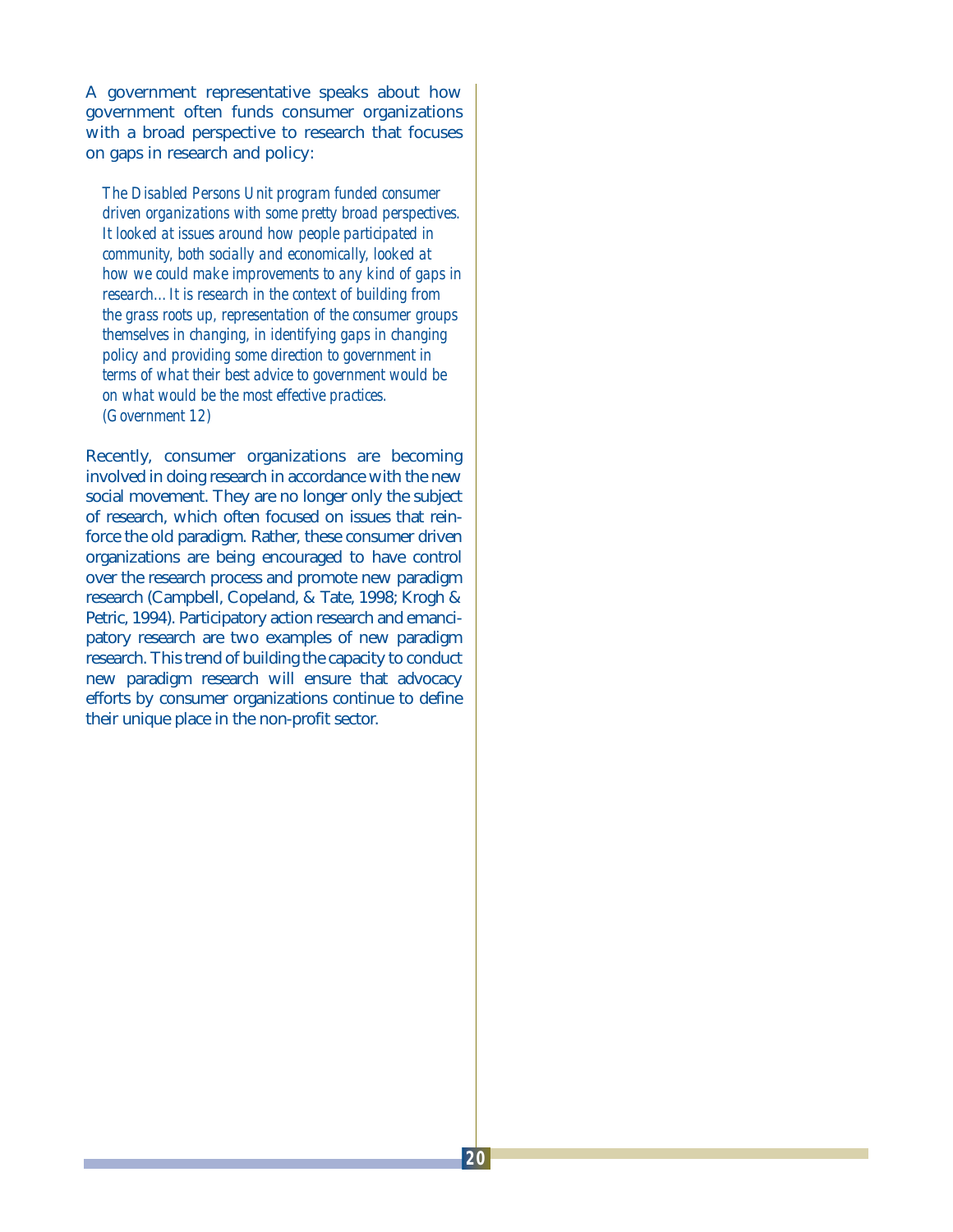#### **THEME 5: Financial Support from Government Both Constrains and Mobilizes Consumer Movement**

**Summary of the theme:** As with all organizations, consumer driven organizations require adequate funding to maximize their potential. An important aspect of social change theory is resource mobilization which in this case means how financial resources are used to fuel the social change activities of disability organizations. Consumer driven disability organizations require adequate funding to contribute to the non-profit sector and the lives of people with disabilities. The findings from the study reveal a reliance on core funding from government, although this government support tends to fluctuate. While the contribution of voluntary organizations to citizenship is important, it is a challenge during this period of economic constraint. The role of government in providing support for non-profits is essential for the building of civil society (Brown, 1996; Torjman, 1997).

**Securing funding important but funding persistently constrained:** Many national consumer organizations receive core or operational funding from government, namely the Department of Social Development through the Office of Disability Issues (formerly HRDC). One consumer organization reflects on the fact that the advocacy work of its organization does not tend to invite private, corporate, or charitable donations, and thus leads to a reliance on government:

*We live on government grants…Our membership generally are poor people. They are not going to be able to sustain the organization through charitable donations. We have had since 1979 operational grants from some form of federal government departments. We do not ever wish to compete with our member groups for dollars at a provincial level. We presently have a core funding arrangement with Human Resources Development Canada…We expect it will be continued, but we live on year-to-year funding and ninety-five percent of our money is federal government money in one form or the other…We have virtually no corporate dollars. When you consider that we have, in the past six or seven years, probably taken all of the banks to court, Via Rail, Air*

*Canada, they're not likely to fund us. The private sector is more interested in supporting service delivery than they are in supporting the advocacy efforts to consumer organizations. (Consumer organization 1)*

A government representative discusses some of the types and conditions of the funding that they provide to consumer organizations:

*We fund consumer organizations…through contribution agreements to national disability organizations through the Office for Disability Issues or in fact in any component of Social Development Partnerships Program… So the values of equal participation of people with disabilities in community and in the labour force, which ties into the department's mandate, are then translated in some basic funding priority themes… Our grants support organizational or capacity building of recognized national disability organizations. There are currently eighteen national organizations that receive funding through SDPP/Disability Component… SDPP supports best models or best practices of including people in community. (Government 11)*

However, some consumer organizations feel their ability to build capacity within their affiliates and communities are constrained by insufficient financial resources:

*The Social Development Partnership Program actually gives us \$80,000 a year to operate a national organization which, as you can very well imagine, doesn't cover stamps. It's not that much money. The project funding that they give pays for projects like the Capacity Building for People with Disabilities which would be the Consumers in Action Project…We asked them for over one quarter million dollars at the last decision table. (Consumer organization 3)*

Our survey data with affiliates confirm this concern. Affiliates receive almost no financial support from national organizations. For example, People First Canada has been unable to provide financial support for the processes and strategies of the affiliate organizations. The exception is CAILC, where affiliates receive partial funding which can be applied to projects or infrastructure. This enables their centres to have much more impact at the local level and facilitates more consistency between national and local affiliates.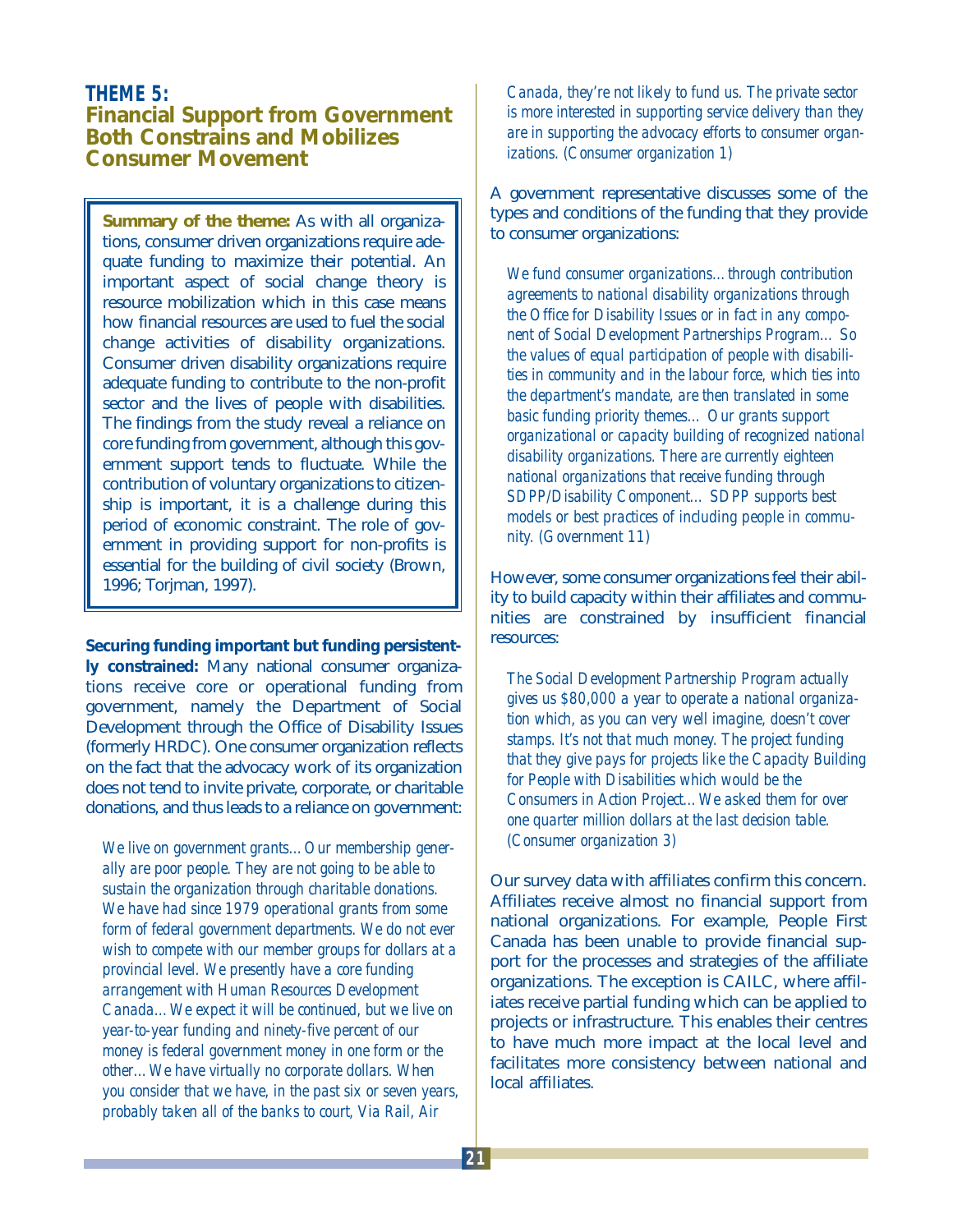**Problems with government constrain financial situation for consumer organizations:** Throughout this study, disability organizations often compared different periods of history of government support for the consumer movement with the present. One govern-

ment person reflects on the 1980's when support for disability issues gradually gained in stature and attention with increased resources:

*In the early 1980s, I was the only person probably they could find in the entire government who had anything to do with disabilities and community-based disability issues. So*

**Consumer driven disability organizations require adequate funding to contribute to the non-profit sector and the lives of people with disabilities. …some consumer organizations feel their ability to build capacity within their affiliates and communities are constrained by insufficient financial resources:**

*I started…to develop a new program and so what we had to do was really basically change people's conceptual framework from one of health and illness to citizenship and participation. And that was the key thing with the movement from Health to Secretary of State…The Federal role is now diminishing ever more so and most of this all plays out at the provincial level so the national groups are really at sea. (Government 10)*

A consumer organization also raises these issues about changing times and implications for support and funding for the consumer movement:

*When you look at the voluntary sector initiative, way before they did get recognition, it was the disability community that fought in the mid '90s when the federal government was devolving and they were sort of eliminating any funding to any social issues. And it was the disability groups that fought that battle and then eventually some of the outcome was years later there would be an initiative… it was us who actually fought the Federal Government stand in 1996 and 1995 which lead to the Liberal Task Force. (Consumer organization 2)*

This consumer organization also believes the Federal government has responsibility to support consumer movements:

*The Federal government has a role to play to ensure we are able to network with the Canadian movement, between provinces, to share concerns, and for people at the local level to understand what they need to do … There is no question that there is tension between our organization and government…There is no question that*

*funding is one reason. I think the other reason is the political and economic environment in which voluntary organizations developed in the '70s and '80s has significantly shifted in the '90s because of the onset of neoliberalism. (Consumer organization 2)*

> One comment from a service provider shows that there is agreement that the government has too much power:

> *I think that's one of the reasons why the policy agenda hasn't moved forward…you've got a number of people sitting around that table, and frankly, many people in the disability community could run circles*

*around them in terms of their policy knowledge. And yet invested in that group of middle level bureaucrats…is way too much power. (Service organization 5)*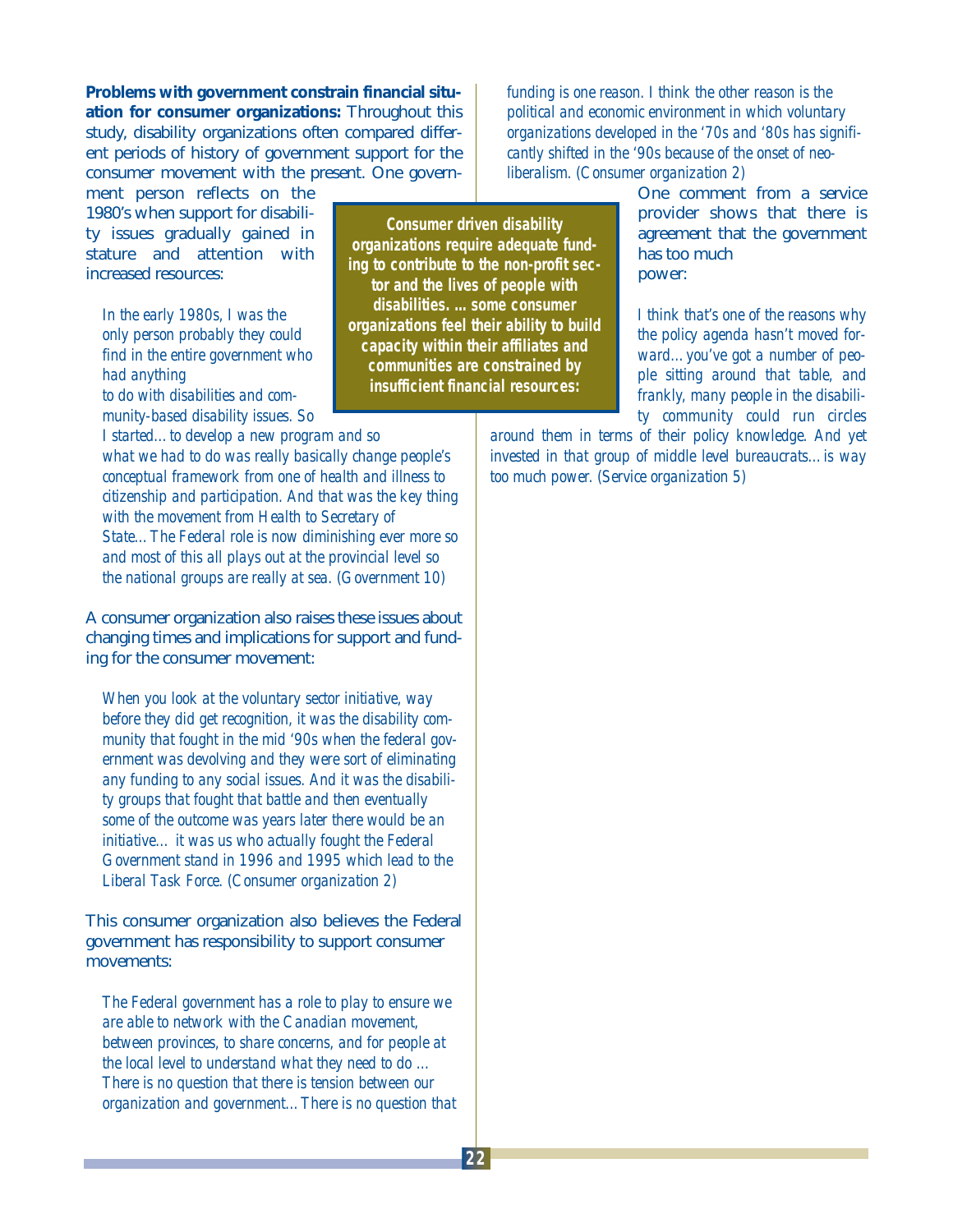#### **THEME 6:**

#### **While Linkages Give Strength and Hope, Unresolved Issues Must Be Addressed**

**Summary of the theme:** It is clear from this study that there is hope in the future of the consumer disability movement and that linkages with a variety of organizations play an important role in creating this picture of a viable future. At the same time, there are significant constraints that must be addressed if this kind of future is be realized.

In summary, linkages are very important to nonprofit organizations, including consumer driven organizations because they increase their ability to work together for common purposes (Coleman, 1990; Putnam, 1993a; 1993b; 1995). However, it is possible to see that there are many unresolved issues in the consumer movement which must be addressed in order for the potential impact of the movement to be realized. The following future directions provide some concrete suggestions that emerge from this study.

In the survey with affiliates of national consumer organizations, the graph on the next page shows that they have a range of connections, from local disability and non-disability groups to connections with nation-

al disability and non-disability to government. The highest percentages are recorded for connections at the local level (29.4%). Of the four organizations, CAILC affiliates report the highest connections (42.9%). It is interesting to note the diversity of responses across the four partners in terms of connecting with non-disability groups for example.

#### **Linkages give strength and hope:** The major finding of this study, that

linkages with consumer organizations, service organizations, funding bodies, government departments, and businesses are very important to the work of consumer organizations, is also evident in other research (Boyce et al., 2001). In discussing these links, people talk about collaboration, connections, networking, coalitions, and alliances. The progress toward building alliances

both within the consumer movement and outside is slow but sure. Connections between consumer organizations create a network of support within the consumer movement. One consumer organization speaks eloquently about the future and how working together enables organizations to have a stronger voice and create a sense of solidarity to their cause:

*If we are going to create change…we can't be going in and delivering five different messages. We need to focus on some priority... That's why the priority of the community right now is disability support…It has only been in the last ten years that there is a more collaborative process between consumer and service organizations... I do believe there is a disability rights movement, but there are many players within that and there are various organizations with different mandates related to that…we certainly coordinate our message…I think it [the movement] has shared values, objectives, some shared strategies … But the world is not going to change overnight. It is going to be an incremental process. (Consumer organization 1)*

Two service organizations also talk with optimism about these linkages with consumer and other organizations:

*You know, there is some feeling of solidarity where we have issues in common and we have common advocacy agendas... It's been quite encouraging that we are speaking more with one voice…In some ways there are some issues that the disability movement has a common voice about in terms of access and citizenship…The voice is*

> *getting stronger so I think it will continue to strengthen. (Service organization 6)*

*Through our national office and through our provincial partners, we are working together, through meetings and correspondence and networking and assisting in whatever it is that we can assist in, everything from phone calls to MPs, whatever, to act on behalf of the consumers as well as the service providers. (Service organization 9)*

**Unresolved issues cannot be ignored & must be addressed in near future:** The dilemma is that there is a lack of clarity about what consumer driven means. A federal government official explains *"I also think that you need a new dialogue about this notion of consumer* 

**People talk about collaboration, connections, networking, coalitions, and alliances. The progress toward building alliances both within the consumer movement and outside is slow but sure.**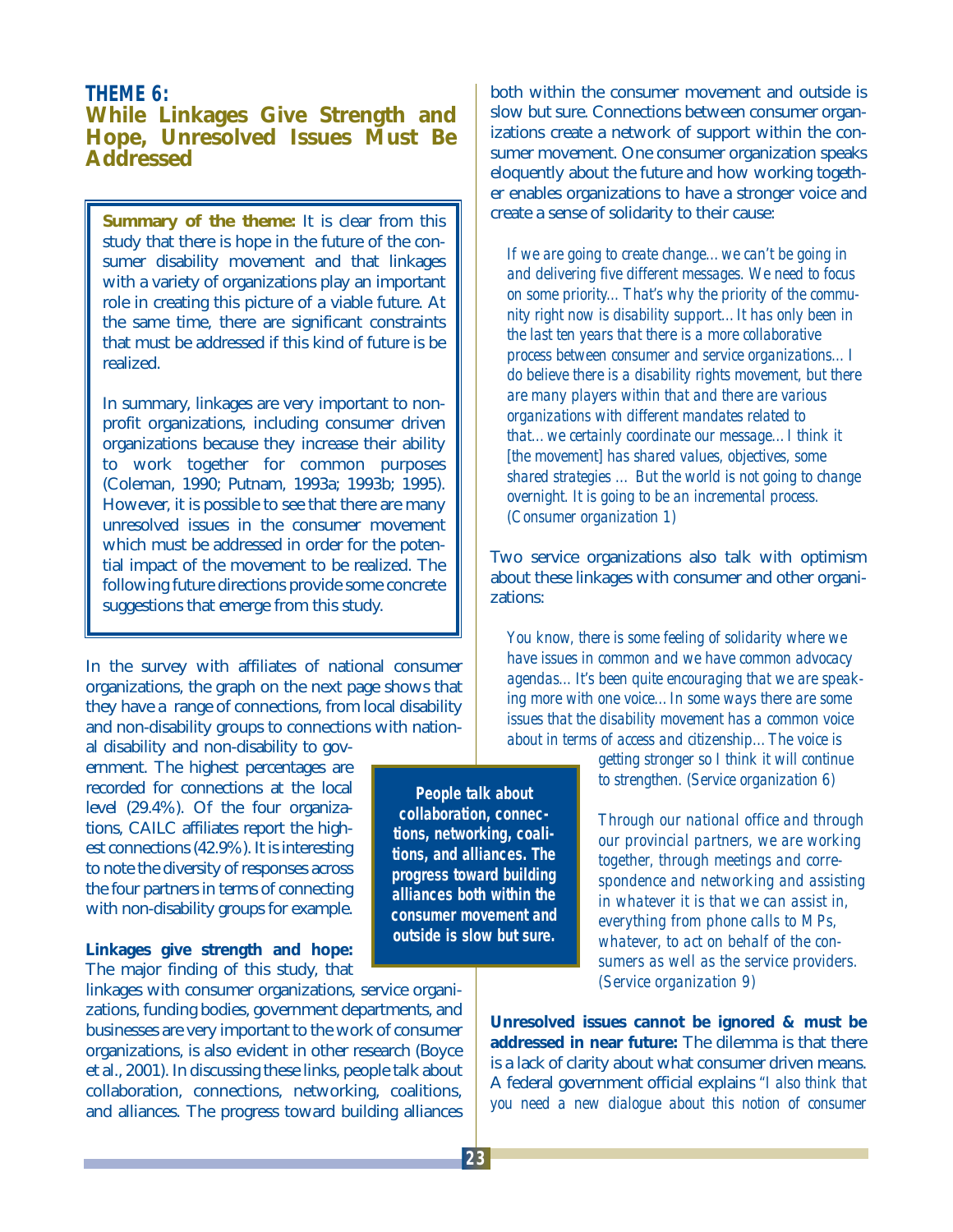

*driven …They all now consider themselves to be consumer directed because… they've got lots of people with the conditions on their boards now."* There were strong views about why the policy agenda has not advanced more than had been hoped for by now and what can be done by all involved. These unresolved issues present challenges to the consumer movement. There are three main challenges that emerge from the research: the need for a common political agenda; the need to address turf struggles or competition; and a minority of service organizations that still believe their single focus disability organization is most effective for advocacy and policy development. There were many comments about these issues, such as:

*There's a lot of work to be done and there has to be much more unification and there has to be a much more serious level of assertiveness in the movement to bring about the kind of changes that are going to bring about long lasting permanent changes. (Service org 7)*

*There's always some dissatisfaction when one group gets a large amount of money and another group doesn't. I think that's a reflection of the times and I don't think that it is a reflection of the relationship that exists between these groups. If anything, it's a very cooperative, amicable relationship, except when resources are introduced into the equation. (Government 11)*

*Council of Canadians with Disabilities do not represent blind people at all. They have some blind people who are members and who are on their board but they have had no impact on improving circumstances for blind people… because my requirements for social change in this country, as a blind person, have more in common with you as a sighted person than they do with somebody who is deaf, or who is mobility impaired. (Service organization 8)*

One service organization questions why things are not moving faster. It also suggests we are moving in the direction of new social movement: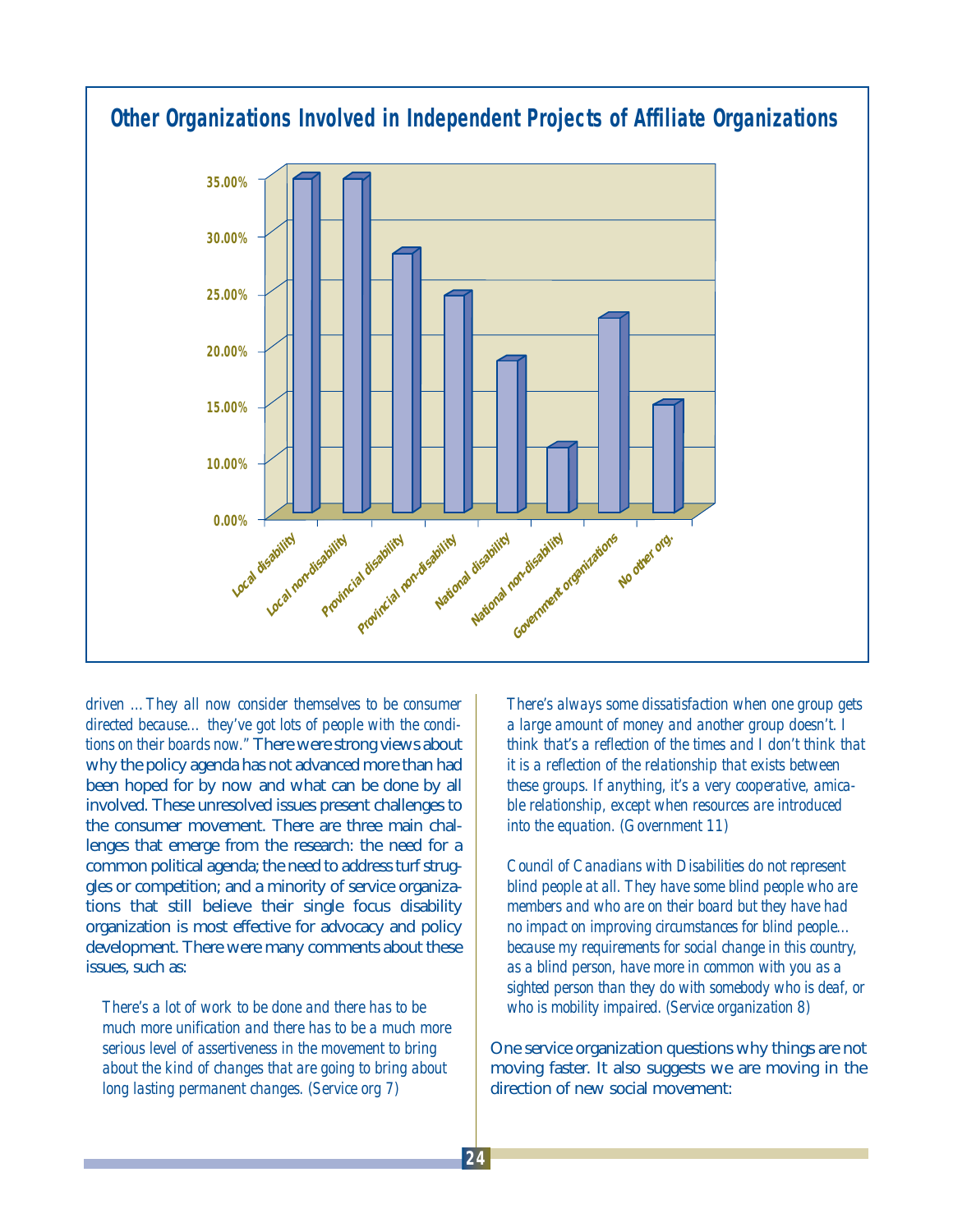

*We've got to ask ourselves as a movement why we have not moved this agenda forward despite the years and years of research, despite the evidence in an age of evidence based policy making that's on the table…We need a federal transfer from the federal government to the provinces and territories to enhance their capacity to deliver services and income to people. But the political momentum for that is spin. So we are straddling both, but I see moving in the direction of new social movement, to use that term, for very strategic reasons. And that is, Canadians need to understand the reality of people with intellectual and other disabilities in their families. (Service organization 5)*

For this new social movement to evolve more rapidly, affiliates and their national organizations will need to be more cohesive and work in a more collaborative way towards movement goals. The survey research showed that there is wide diversity amongst the affiliates in terms of their perceptions of their national organizations' contribution to the disability movement. In the future, as the new social movement evolves, we might anticipate that all national consumer driven organizations will be seen as making major contributions to the disability movement.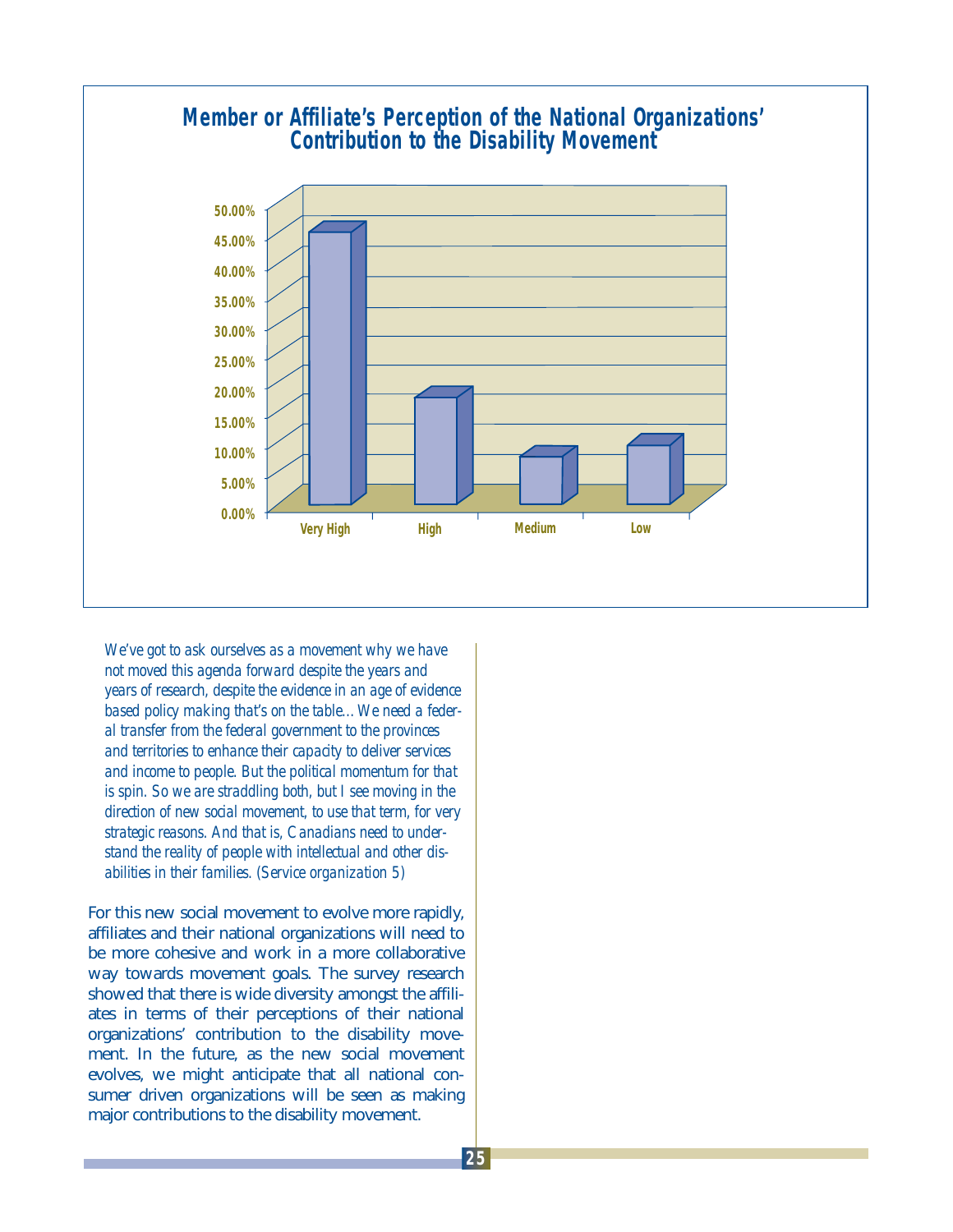## **Future Directions**

- **1.** Consumer controlled disability organizations and affiliates need to be more recognized by government and organizations involved in disability issues, as the authentic voice of persons with disabilities.
- **2.** Consumer controlled disability organizations need to continue to have as a priority, educating and influencing the broader disability movement, as well as society in general.
- **3.** Consumer controlled disability organizations need to continue to emphasize their distinct role, at the same time be open to collaborating as part of strategic alliances with service organizations and the broader non-profit sector around particular issues of mutual concern.
- **4.** Consumer controlled disability organizations and their affiliates need to continue to develop their capacity for building networks, selfadvocacy, information and referral, peer support, and consumer directed projects.
- **5.** Consumer controlled disability organizations need to intentionally and strategically build next generation leadership by providing leadership opportunities, mentoring, workshops, and long term planning that identifies next generation leadership as a priority.
- **6.** Several national consumer controlled disability organizations need to make a conscious effort to ground their work in local capacity building by encouraging and supporting strong local affiliates. CAILC and CCD are strong because they have a clear purpose that is grounded in grassroots activity. Such a focus will build social capital locally, provincially, and nationally.
- **7.** Because advocacy is central to the definition of all consumer controlled disability organizations, it is important that better resources for advocacy and policy development be made available to enable them to make a stronger contribution to

the non-profit sector. Government has an important role in promoting and funding consumer driven organizations and their research that is the foundation of their advocacy.

- **8.** Given the vulnerability of the consumer controlled disability movement, the federal government needs to work closely with the consumer disability organizations to develop strategies and funding mechanisms that will build the capacity of the movement from the grassroots. Currently most consumer disability organizations are not able to contribute financially to the local level in any way that has an impact.
- **9.** The major hope for a strong disability movement is in building linkages with other like-mind consumer organizations, other equality rights sectors such as the women's movement, gay/ lesbian movement, and poverty coalitions, as well as with service organizations, and other non-profit sector parties, and communities. Although there can be compromises for consumer disability organizations when building linkages, these kinds of relationships are crucial to having an impact both with the disability movement and within the broader non-profit sector.
- **10.** Consumer controlled disability organizations need to re-evaluate their vision and their relationship with citizens with disabilities and to consider a variety of ways they can make their organizations more welcoming, inclusive, and inspiring for the many people with disabilities currently not involved, as well as for the broader community.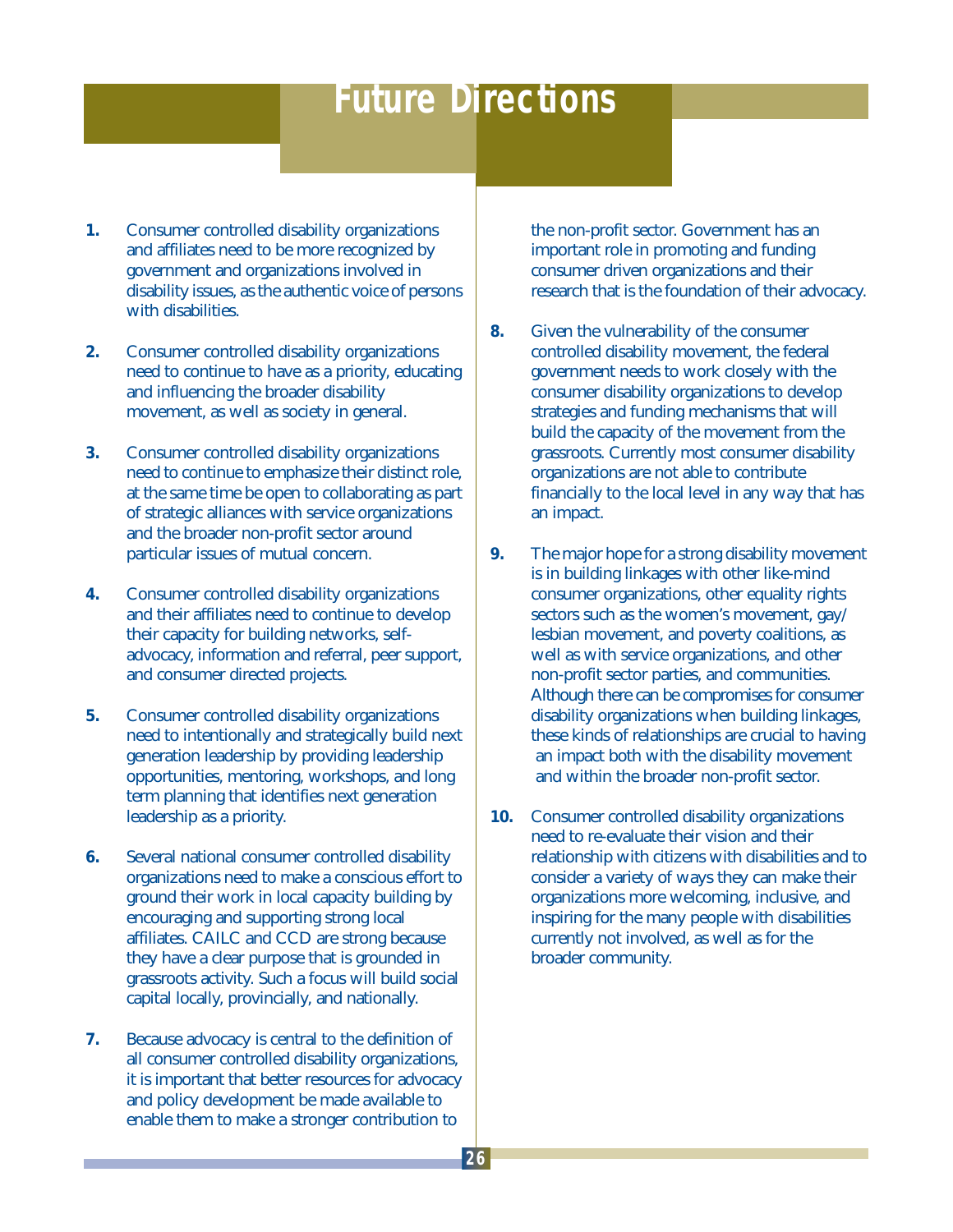## **Contact Information**

#### **Researchers**

**Dr. Peggy Hutchison,** 

Dept. of Recreation and Leisure Studies Brock University, St. Catharines, L2S 3A1 (905) 688-5550 Ext. 4269 (f) (905)-984-4843 Email: peggy.hutchison@brocku.ca

#### **Dr. Susan Arai**,

Dept. of Community Health Sciences Brock University, St. Catharines, L2S 3A1 (905) 688-5550 Ext. 4783 (f) (905)-688-0541 Email: susan.arai@brocku.ca

#### **Dr. Alison Pedlar,**

Dept. of Recreation and Leisure Studies, BMH 2208, University of Waterloo, Waterloo, N2L 3G1 (519) 885-1211 Ext. 3758 (f) (519)746-6776 Email: apedlar@healthy.uwaterloo.ca

#### **Dr. John Lord**

6 Willow St. Unit 304 Waterloo, ON N2J 4S3 (905) 935-8303 Email: johnlord\_8@sympatico.ca

#### **Partners National Consumer Disability Organizations**

**Traci Walters,** Executive Director CAILC/ACCVA (Canadian Association of Independent Living Centres) 170 Laurier Ave. West Suite 1104 Ottawa, ON K1P 5V5 (613) 563-2581 (f) (613) 563-3861 Email: info@cailc.ca TTY: (613) 563-4215 Website: www.cailc.ca

**Laurie Beachell,** Executive Director Council of Canadians with Disabilities 294 Portage Ave. Suite 926 Winnipeg, MB R3C 0B9 Voice/TTY: (204) 947-0303 (f) (204) 942-4625 Email: ccd@ccdonline.ca Website: www.ccdonline.ca

**Connie McKnight,** National Co-ordinator National Network for Mental Health 55 King St., Suite 604 St. Catharines, ON L2R 3H5 (905) 682-2423 (f) (905) 682-7469 Email: info@nnmh.ca Website: www.nnmh.ca Toll-Free: 888-406-4663

**Shelley Rattai,** National Co-ordinator People First of Canada 120 Maryland St. Suite 5 Winnipeg, MB R3G 1L1 (204) 784-7362 (f) (204) 784-7364 Email: info@Peoplefirstofcanada.ca website: PeopleFirstofCanada.ca Toll free: 1-866-854-8915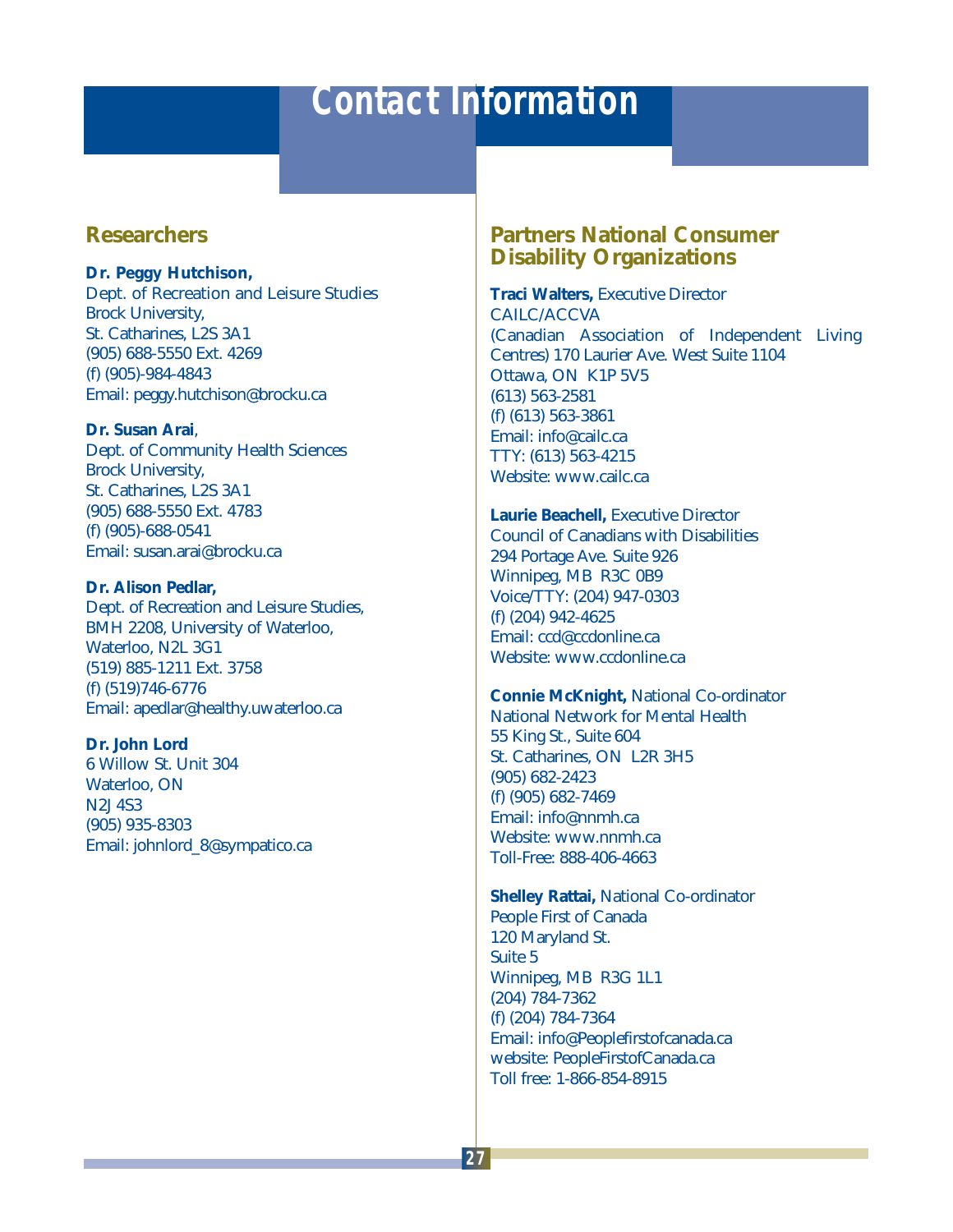## **References**

Alary, J., Guedon, M.., Lariviere, C., & Mazer, R. (1990). *Community care and participatory research* (SusanUsher, Trans.) Montreal, PQ: NU-Age Editions.

Arai, S. (1999). *Voluntary associations as spaces for democracy: Toward a critical theory on volunteers.* Unpublished doctoral dissertation, University of Guelph, Guelph, ON.

Barnes, C. (1992). Qualitative research: Valuable or irrelevant? *Disability, Handicap and Society*, 7(2), 115- 124.

Boyce, W., Tremblay, M., McColl, M., Bickenbach, J., Crichton, A., Andrews, S., Gerein, N., & D'Aubin, A. (2001). *A seat at the table: Persons with disabilities and policy making.* Canada: McGill-Queens UniversityPress.

Brown, P. (1996). Love in a cold world: *The voluntary sector in an age of cuts.* Ottawa, ON: Canadian Centre on Policy Alternatives.

Canadian Association of Independent Living Centres Membership Committee (2002, May). *Eligibility criteria for CAILC membership. Ottawa,* ON: Author.

Canadian Association for Independent Living Centres. (1990). *A guide to Independent Living Centres.* Ottawa, ON: Canadian Association of Independent Living Centres.

Campbell, M., Copeland, B., & Tate, B. (1998). Taking the standpoint of people with disabilities in research: Experiences with participation. *Canadian Journal of Rehabilitation,* 12(2), 95-104.

Canadian Association for Independent Living Centres. (1990). *A guide to Independent Living Centres.* Ottawa, ON: Canadian Association of Independent Living Centres.

Caplan, P.J., & Caplan, J.B. (1994). *Thinking critically about research on sex and gender.* New York: Harper Collins.

Carling, P. (1995). *Return to community: Building support systems for people with psychiatric disabilities.* New York: The Guilford Press.

Council of Canadians with Disabilities. (1995). A voice of our own. Winnipeg, MB: Author.

COPOH. (1986). *Defining the parameters of independent living.* Winnipeg, MB: COPOH.

Cunconan-Lahr, R., Brotherson, M. (1996)

Advocacy in disability policy: Parents and consumers as advocates. *Mental Retardation*, 34, 35-358.

Enns, H. (1991). Introduction to independent living. *Compass*, 2(9), 1.

de Jong, G. (1993). Three trends to look for in the American Independent Living movement in the 1990's. In A. Neufeldt (Ed.), *Independent living: An agenda for the '90's* (pp.109-120). Ottawa, ON: Canadian Association for Independent Living Centres.

Federal Task Force On Disability Issues. (1996). *Equal citizenship for Canadians with disabilities:* The will to act. Ottawa, ON: Government of Canada.

Foley, M. W., & Edwards, B. (1997). Escape from politics? Social theory and the social capital debate. *American Behavioral Scientist,* 40, 550-561.

Friedmann, J. (1992). *Empowerment: The politics of alternative development.* Cambridge, MA: Blackwell.

Habermas, J. (1981). New social movements. *Telos,* 49, 33-37.

Hall, M., McKeown, L., & Roberts, K. (2001). *Caring Canadians, involved Canadians: Highlights from the 2000 national survey of giving, volunteering and participating.* Ottawa, ON: Minster of Industry.

Hutchison, P., Pedlar, A., Dunn, P., Lord, J., & Arai, S. (2000). Canadian Independent Living Centres: Impact on the community. *International Journal of Rehabilitation Research,* 23(2), 61-74.

Kowbuz, B. (1993). *A step toward independent living: How to develop an Independent Living Resource Centre in your community.* Ottawa: Canadian Association of Independent Living Centres.

Kretzman, J. P., & McKnight, J. L. (1997). Mapping community capacity. In M. Minkler (Ed.), *Community organizing and community building for health* (pp. 157-172). New Brunswick, NJ: Rutgers University Press.

Krogh, K., & Petric, L. (1994). *Choice, flexibility and control in community research:* A guidebook. Ottawa, ON: The Canadian Association of Independent Living.

Lavoie, F., & Stewart, M. (1995). Mutual-aid and support groups: The Canadian context. Canadian *Journal of Community Mental Health,* 14 (2), 5-12.

Light, P. (1998). S*ustaining innovation: Creating non-profit and government organizations that innovate natu-*